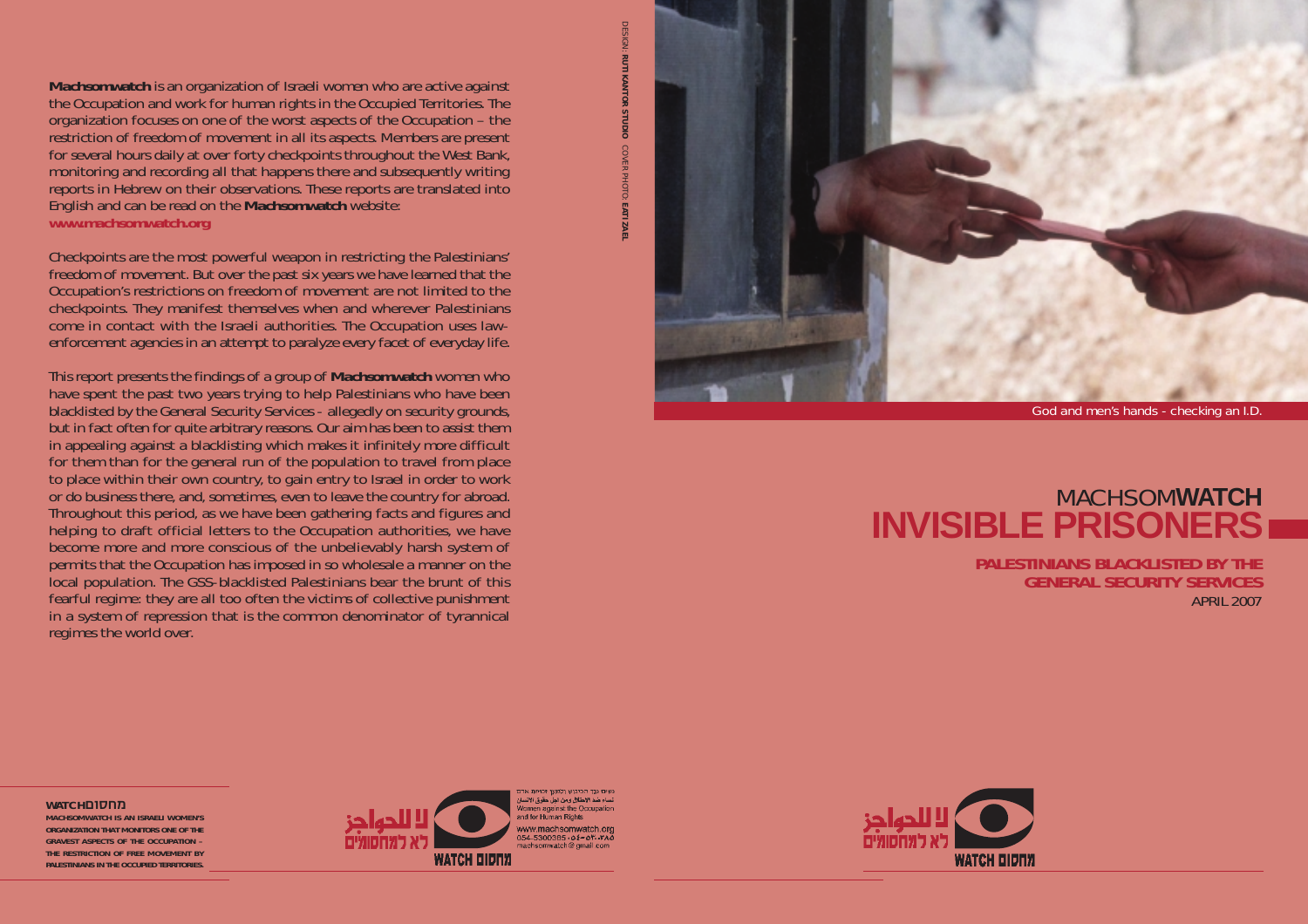# **INVISIBLE PRISONERS** MACHSOM**WATCH**

**PALESTINIANS BLACKLISTED BY THE GENERAL SECURITY SERVICES** APRIL 2007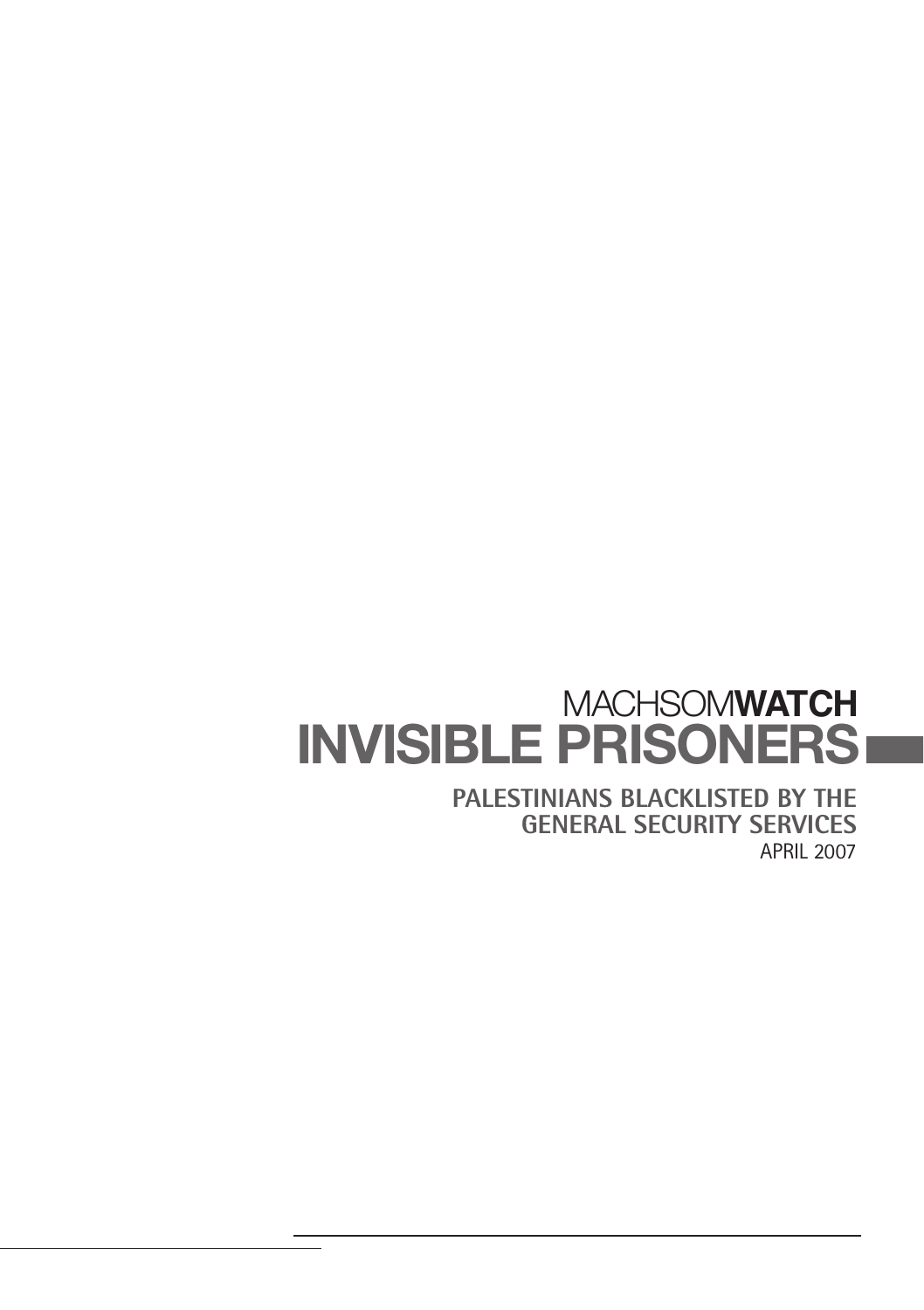#### APRIL 2007

This report is the result of the activities and observations of a MachsomWatch team that prepares appeals against the blacklisting of Palestinian residents of the Occupied Territories by Israel's General Security Services.

The report was written by **Sylvia Piterman** .

The members of the team are: **Tamar Avraham**, Jerusalem **Rachel Afek**, Ramat Hasharon **Chana Arnon**, Jerusalem **Ofra Bruno**, Jerusalem **Ilana Hamerman**, Jerusalem **Phyllis Weisberg**, Tel Aviv **Orit Yoshinsky**, Jerusalem **Nir Navot**, Tel Aviv **Anna Netzer Shai**, Haifa **Sylvia Piterman**, Jerusalem **Micky Fisher**, Tel Aviv **Raya Tsenter**, Haifa **Michaela Rahat**, Jerusalem **Rina Rozler**, Jerusalem

We are grateful to **Advocate Limor Yehuda** and to **Firas Alami**, both of the Association for Civil Rights in Israel (ACRI) and to **Advocate Yael Barda** for their support and willingness to advise us at every stage, with every problem, and for submitting to the Supreme Court a general petition against the system described in this report, and individual petitions in the name of blacklisted residents. We are also especially grateful to **Yael Neeman**, **Sara Kliachko** and other women of MachsomWatch who read and commented on the report, to **Shula Bar** who edited the Hebrew version; and, finally, to **Louis Williams** for translating it into English.

#### **WATCH**D1D<sub>D</sub>

*≤* **PALESTINIANS IN THE OCCUPIED TERRITORIES.MACHSOMWATCH IS AN ISRAELI WOMEN'S ORGANIZATION THAT MONITORS ONE OF THE GRAVEST ASPECTS OF THE OCCUPATION - THE RESTRICTION OF FREE MOVEMENT BY**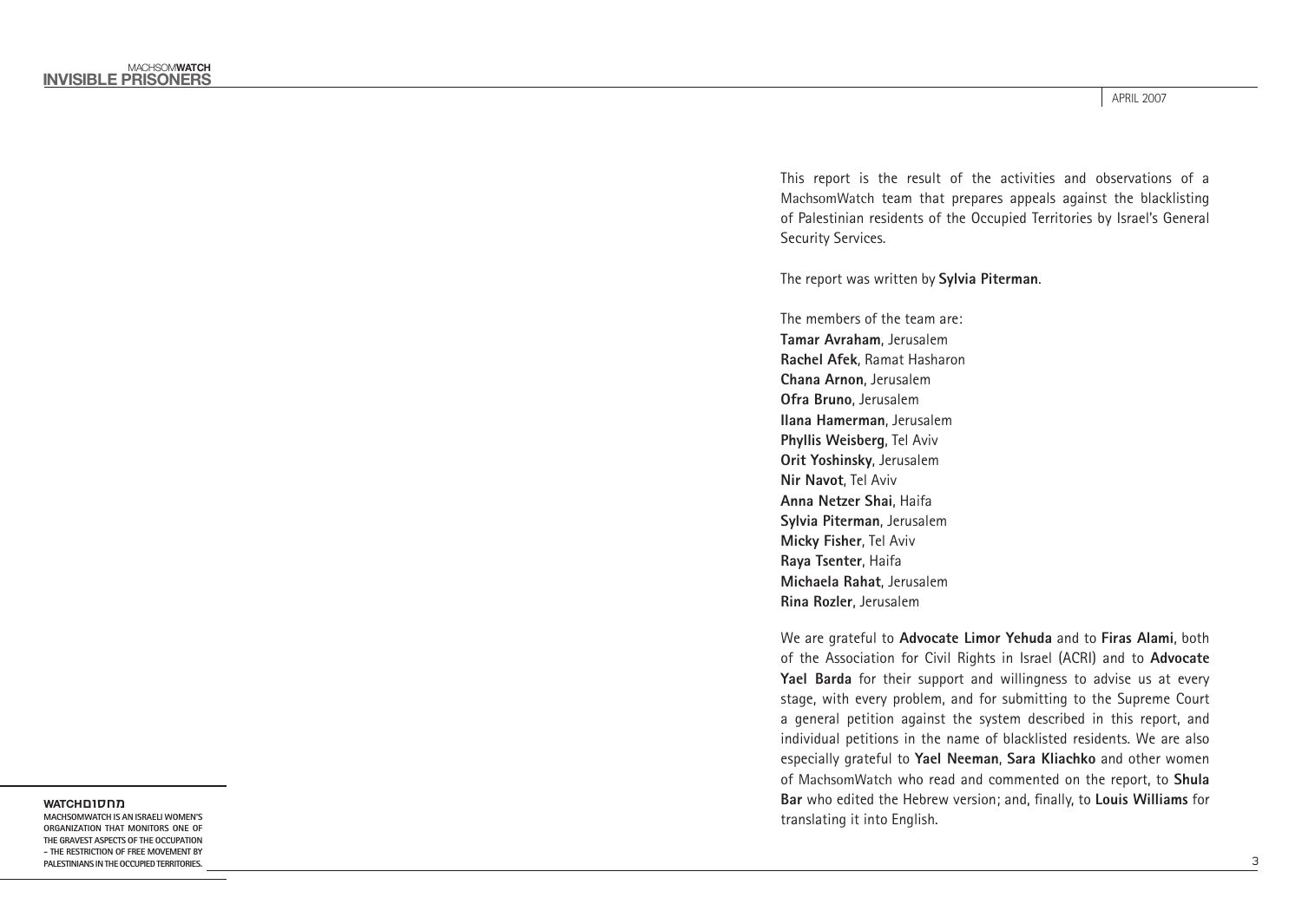## **CONTENTS**

| 6  |
|----|
| 11 |
| 11 |
| 13 |
| 16 |
| 16 |
| 20 |
| 23 |
| 25 |
| 27 |
| 29 |
| 30 |
| 31 |
| 31 |
| 41 |
| 44 |
| 45 |
|    |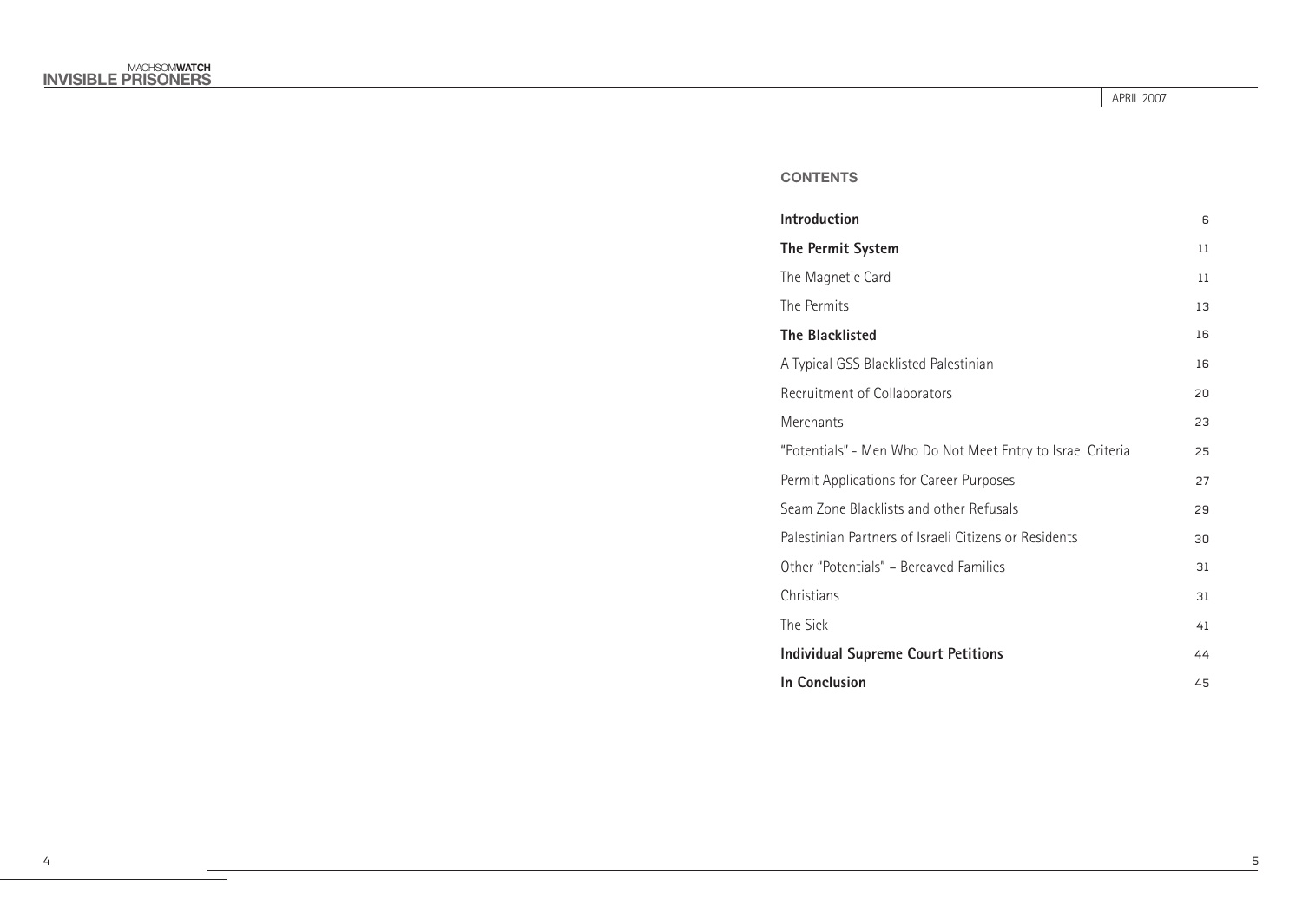## **Introduction**

As many as an estimated 180,000 residents of the Occupied Territories are "security blacklisted" or Shabak [General Security Services - GSS] blacklisted. Freedom of movement – the basic right of all, wherever they may be, and especially in occupied territory – is even more restricted for those who are blacklisted than it is for all other residents. GSS blacklisted Palestinians are delayed longer at the internal West Bank checkpoints; until recently they were not entitled to a magnetic card (possession of which was tantamount to a certificate of good character – see below); they cannot obtain entry permits allowing them to work in Israel or the settlements and hence, too, some are denied access to hospital treatment in East Jerusalem or Israel, or entry for other personal needs; some are not entitled to travel permits for their vehicles within the Territories, or to go abroad on holiday. They are the invisible, spectral prisoners of the system.

MachsomWatch women encounter GSS blacklisted persons wherever the group carries out its observations: in detention pens at checkpoints in the heart of the West Bank, in villages, and in the offices of the Civil Administration (District Coordination Offices – the DCOs). They come to the DCOs, like any other Palestinian residents, to obtain permits to move from place to place. A man may come, for instance, in pursuit of the coveted magnetic card(1), or perhaps to renew an old one, or to get some permit, and then, after waiting hours and hours in disgusting

#### **WATCHD1DND**

*∂* **PALESTINIANS IN THE OCCUPIED TERRITORIES. MACHSOMWATCH IS AN ISRAELI WOMEN'S ORGANIZATION THAT MONITORS ONE OF THE GRAVEST ASPECTS OF THE OCCUPATION - THE RESTRICTION OF FREE MOVEMENT BY** 

conditions, when he finally reaches the counter, he may be told that he is "blacklisted" – with no further explanation offered.

For men tagged as blacklisted, the world falls apart. Henceforth they are condemned to a battle for survival: they must fight for their own livelihood and for the livelihood and welfare of the families that depend on them; for their own and their families' health; for their dignity and integrity in the face of a monstrous, convoluted, suspicious and hostile system – whose motive, both overt and covert, is to oppress and wear down all non-Jewish residents of the Occupied Territories. Not all are endowed with the determination needed to confront the system. Some are indeed worn down by the harsh reality. They give up and fall prey to the GSS, which recruits its collaborators from among their ranks.

At the DCOs, where blacklisted Palestinians come time after time in the hope of somehow lifting the evil spell which has them in its thrall, no one bothers to explain that they can appeal their situation to the Legal Advisor for the West Bank, or submit a plea for pardon or mercy to the Civil Administration (CA). The CA refers such requests to the GSS, after which, of course, there is no legal or administrative control of any sort over the process or its outcome. We have met men who have submitted countless requests for pardon, without result. Moreover, defining this process as a request for pardon is a cynical use of a legal concept that usually relates to people found guilty and sentenced. This is but one example of the widespread launderings of language in the service of the Occupation.

To appeal a security blacklisting to the Office of the Legal Advisor, the blacklisted resident has to hire the services of an attorney – something he can rarely afford. In 2004, the Association for Civil Rights in Israel (ACRI) began to submit individual appeals against the blacklisting in the name of such residents that managed to reach them. The Centre for the Defense of the Individual, Doctors for Human Rights and other human rights organizations also submit individual appeals, but the

<sup>(1)</sup> The policy whereby magnetic cards are issued was changed a few weeks ago (see below). Currently, blacklisted Palestinians are entitled to a magnetic card. But, when such an applicant finally reaches the issuing officer's window and receives his card, he is told that he is blacklisted. This means that he will be denied a permit enabling him to work or engage in business in Israel or in one of the West Bank settlements, which is all, in fact, that he wanted. The magnetic card, by itself, is worthless, especially after this change of policy.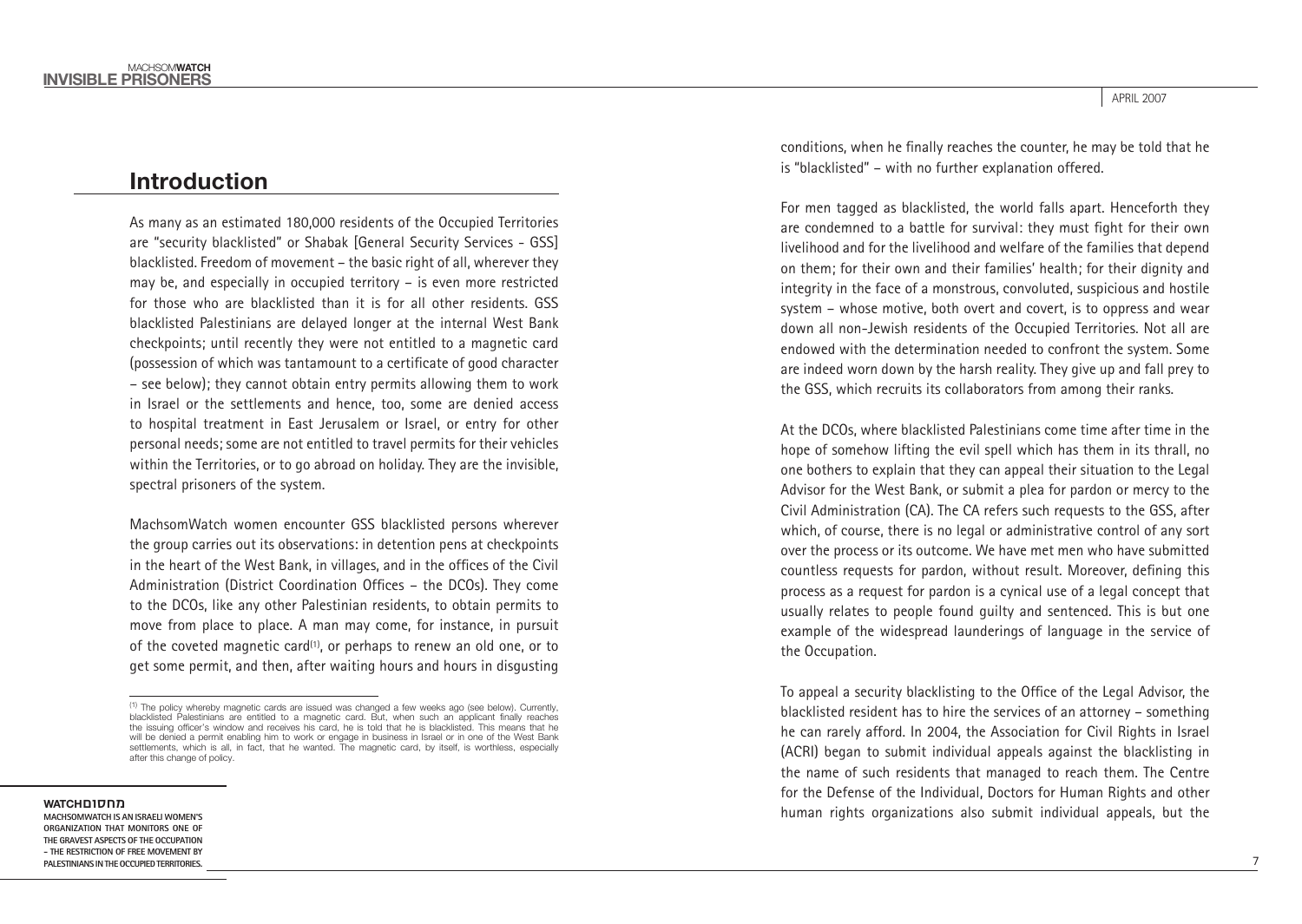overwhelming majority of appeals to the Office of the Legal Advisor are submitted by private attorneys.

In June 2005, MachsomWatch followed in the footsteps of the other human rights organizations and, with the guidance of ACRI, began assisting residents appealing against security blacklisting. In the beginning, we dealt only with people whom we happened to meet during our visits to checkpoints and DCOs. But as time went by, we began to receive a steady flow of telephone applications. By 31 January 2007, we had received answers to almost all the 2571 appeal letters that we had written relating to 1883 residents (in many cases, more than one appeal was sent). But only 513 people (27.3 per cent) had their security blacklisting lifted as a result of these appeals. All the others remained blacklisted. By 15 April 2007, 22 months after we began this latest aspect of our work, we had appealed on behalf of 2186 people against the denial of various permits.

Almost half of the 2571 appeals that we submitted by 31 January went unexamined, being rejected by the authorities for the following reasons: "The appellants do not meet the criteria for entry into Israel" (6%); insufficient time has elapsed since submission of the last appeal by an attorney (prior to our approach) – a year in the case of security blacklisting, and half a year in the case of those failing to meet the criteria for entry (14%). Also unexamined were a number of requests for permits to be granted on grounds of freedom of worship, or for the lifting of blacklisting without any specific reason being adduced (24%). Thus, in practice, the percentage of those whose blacklisting was removed following our appeals was even greater: only 1399 appeals were examined, and in 513 of these cases (37%) the blacklisting was removed, while in 886 cases (63%) it was not.

As we have already said, not every Palestinian who is GSS blacklisted may appeal to the West Bank Legal Advisor. As a general principle, the Legal Advisor only deals with requests to remove the security blacklisting of people seeking to work in Israel, or those requesting an entry permit for commercial reasons, since as a rule the absence of a security blacklisting is an a priori condition for the granting of work or commercial permits. All other Palestinian residents may appeal against the denial of specific permits, but not against security blacklisting. Information gleaned from soldiers in the Legal Advisor's Office indicates that appeals against the denial of entry to Israel for work or commerce account for 90% of the 15,000 cases dealt with each year.

It is also possible to appeal to the Office of the Legal Advisor against the denial of a permit or against a specific action, as, for example, when a resident is turned back at the border on trying to leave the country for abroad. A man who knows that he is GSS blacklisted must first get to the border, and only after he has been turned back can he appeal to the Legal Advisor. In other words, he must bear the cost of the journey without knowing for certain whether he can travel. MachsomWatch has appealed in the name of residents refused permission to cross the Allenby Bridge (the Jordanian frontier), though recently these cases have been referred to the Center for the Defense of the Individual, which specializes in this subject.

We have also appealed the Office of the Legal Advisor on behalf of Palestinian patients denied entry permits to Israel to receive medical treatment there or in East Jerusalem; on behalf of those refused vehicle permits to drive across the West Bank when the Israel army closes off movement in and out of certain areas (a situation which has persisted for years); in the name of farmers seeking to cultivate their lands which today lie on the "wrong side" of the separation fence in the socalled "Seam Zone"; on behalf of Palestinian Christians denied permits to visit their holy sites (we pleaded the right to freedom of worship); and for others simply seeking removal from the "blacklist." Most of the appeals we submitted were dealt with and answered, either positively or negatively.But in the case of the two last-mentioned categories we were told that there was no right to appeal: in other words, a person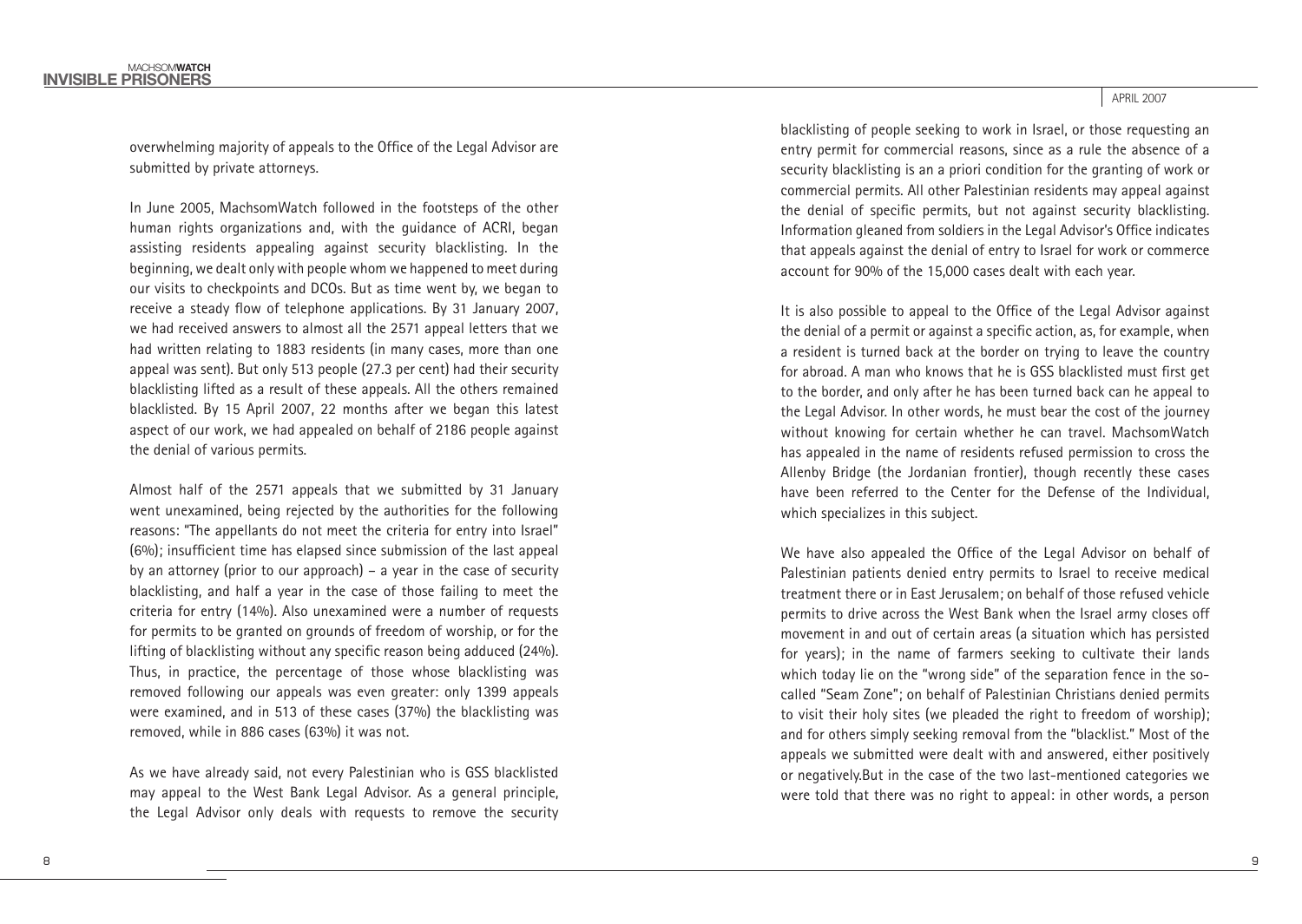put on the blacklist by mistake, will remain there forever without right of appeal.

On 5 October 2006, ACRI, the Centre for Defense of the Individual and Doctors for Human Rights petitioned the High Court of Justice (HCJ 8155/06), against the Commander of IDF Forces in the West Bank, the Head of the Civil Administration, the Head of GSS and the Legal Advisor for The West Bank. The petitioners sought an order from the High Court that would cancel the classification of thousands of residents of the Territories as "GSS blacklisted"; they claimed that the lists had been compiled in a fundamentally flawed administrative process, that had caused severe and arbitrary damage to the rights of those affected. The petition contained numerous examples, some drawn from MachsomWatch experience. MachsomWatch also submitted an affidavit in support of the petition based on the situation described in this report. The first Court hearing has been set for July 23, 2007.

Below we discuss, briefly, the extensive web of permits that Israel has developed as part of the system used in blacklisting. Thereafter we shall present typical instances of the GSS security blacklisting phenomenon, starting with the most prevalent – its application to building workers - and continuing with other groups that we have encountered in our work: people who refuse to collaborate with the GSS; merchants; people who "do not meet the criteria" for entry into Israel; people whose sole desire is to advance themselves in their work; farmers prevented from working "Seam Zone" lands (i.e. land lying between the separation fence and the Green Line); residents of the West Bank married to Israeli citizens or East Jerusalemites; bereaved families; Christians and the sick. Finally we will briefly touch on a project to submit individual petitions to the High Court, and end with a summary and conclusions.

## **The Permit System**

The system of permits was introduced in the 1990s and has grown in recent years to an extent that boggles the imagination. Palestinian life today largely revolves around attempts to acquire permits, receipt of which is in many cases dependent on the applicant's name being removed from the security blacklist.

## The Magnetic Card

The magnetic card is a kind of second identity card for adult Palestinians (at age 16, a Palestinian may apply for both an identity card and a magnetic card). In the last few years there has been a change in the card itself and in the issuing policy.

Previously, applicants would submit a stamped request at the DCO (at a cost of NIS35), together with their ID number, name, date of birth, occupation, address, phone number, signature and a recent photograph. A soldier would check the details on a computer, and if the applicant was blacklisted, he would not receive a magnetic card. Sometimes, the soldier would note the date of, and the reason for, the denial, but just as often he would write nothing and only tell the applicant that he was blacklisted – without necessarily detailing whether the blacklisting was a police or security (GSS) matter. He might sometimes tell the applicant to return in a month, or alternatively he might send him away without any explanation.

The information included on the magnetic strip was apparently the same as that on the ID card with the addition of an up-to-date photograph. Until 2004, a request for a magnetic card from someone entitled to receive it was not dealt with on the spot: rather, the applicant would be asked to return in two weeks or a month to receive the card. Since 2004, when the applicant is not defined as blacklisted, the card is issued immediately.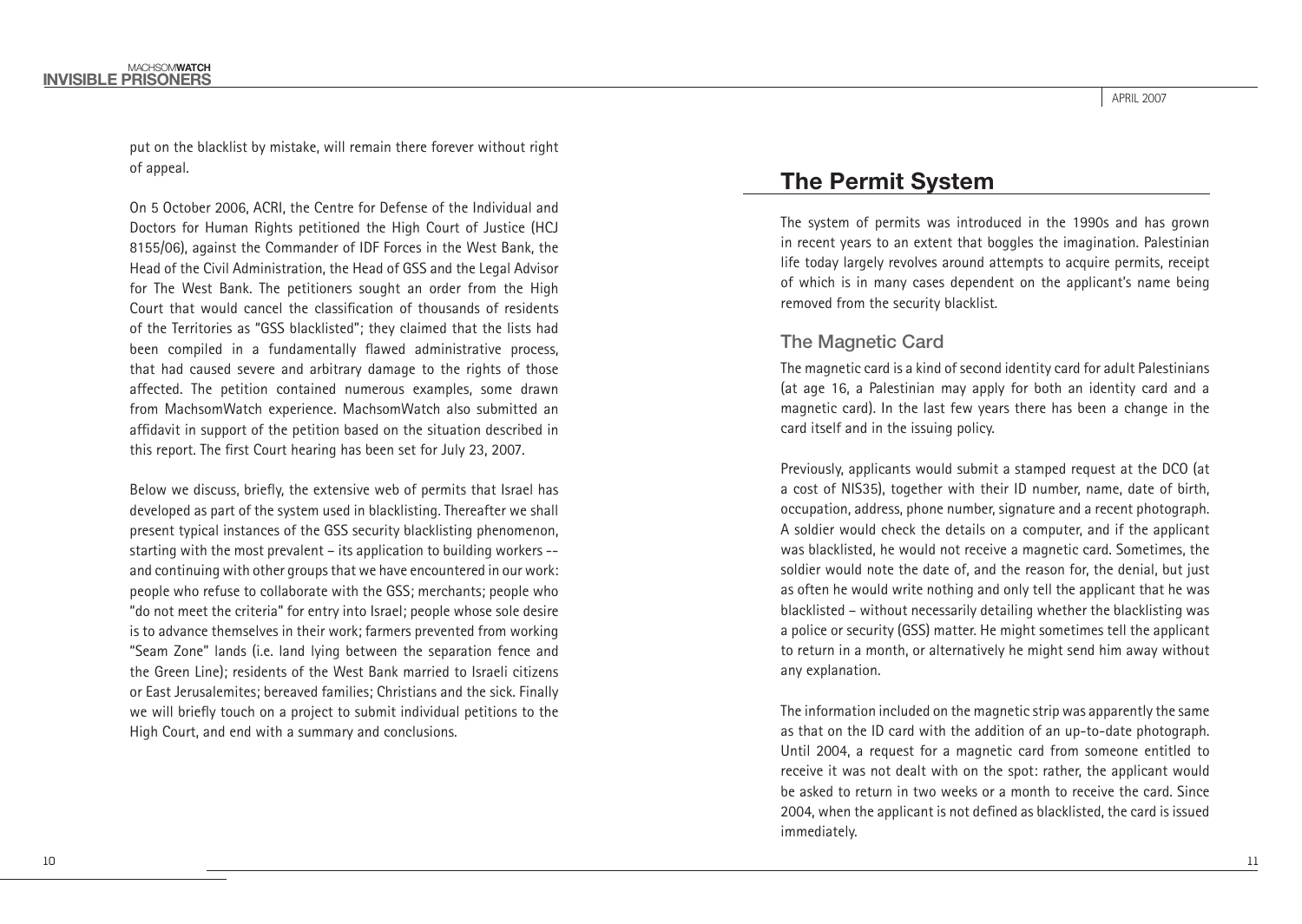Since 2005, there has been a further change with the gradual introduction in each district of the Biometric Identification card (the Hebrew acronym for which is Bazel). An applicant must present the appropriate form bearing NIS85 stamps; he is then photographed and fingerprinted on the spot. The new cards are valid for four years, but biometric data must be updated every two years. Until the beginning of 2007, only those who were not blacklisted received magnetic cards. Blacklisted Palestinians traversed the same via dolorosa as before. The issuing of the new biometric cards is a far slower process, and involves longer waits than previously.

Until the first months of 2007, the magnetic card served as a "certificate of good character," proof that the resident was not on GSS or police blacklists. Although pedestrians and those using public transport to move around the Palestinian areas of the West Bank did not need magnetic cards, and although the card was not an absolute guarantee of free passage at the checkpoints, nevertheless the current wisdom was that cardholders did enjoy more freedom of movement. The card of itself was not an entry permit into Israel, but without it there was no possibility of receiving an entry permit to work or do business in Israel or the settlements. Nevertheless, it is important to remember that those in possession of this priceless card, or indeed any permit, enjoyed no certainty that their situation, might not change overnight. The GSS could cancel the validity of the magnetic card, or any permit, without any explanation or reason.

Early in 2007 the policy changed: from being what amounted to a "certificate of good character," the magnetic card became a card for  $all<sup>[2]</sup>$ . We began to see signs of the change within a very short time: previously, magnetic cards were confiscated from those who had been placed on the blacklists – now, we began to encounter more and more blacklisted people with magnetic cards that no one was taking any steps to confiscate. Recently, we have learned that Civil Administration

#### APRIL 2007

personnel have been going through the villages announcing that GSS blacklisted residents may go to the DCO and receive magnetic cards.

Since the new magnetic cards contain biometric data, the Civil Administration is thus now gathering and storing data on the entire population in a process that can only strengthen its already tight control over the area. We must assume that security blacklisted Palestinians will continue to have difficulty in obtaining permits, despite their holding magnetic cards which in fact are meaningless for them. All the advantages have accrued to the occupier…

### The Permits

The types of permits, who is entitled to apply for them, the demands imposed for their issuance, etc., change almost daily. All the information appearing here is based on our knowledge at the time of writing.

- **Entry Permit for Work in Israel:** Any Palestinian from the West Bank working in Israel needs a work permit. An Israeli employer interested in hiring a Palestinian must go to the Israeli Labor Exchange and initially demand an Israeli worker. Only if no Israeli is available will he receive a permit to employ a Palestinian. Then he must open a file in the Income Tax office and obtain a work permit for the Palestinian. The Israeli employer must pay into the Income Tax office a few thousand shekels for the period of the permit – this is partially to cover social benefits which are normally not utilized, and partially serves as an "equalization tax" to reduce the relative advantage in employing Palestinians for whom there is no set minimum wage. The Palestinian who is lucky enough to find a (usually temporary) source of livelihood can obtain a permit only if he is not blacklisted. Work permits generally allow entry into Israel between the hours of 05:00 and 19:00, and are mostly valid for three months. Hospital workers get special permits that allow them to be in Israel all week, 24 hours a day, as do tourist guides.
- **Entry Permits for Commercial Activities in Israel:** Merchants, too, need entry permits to Israel, which again are conditional on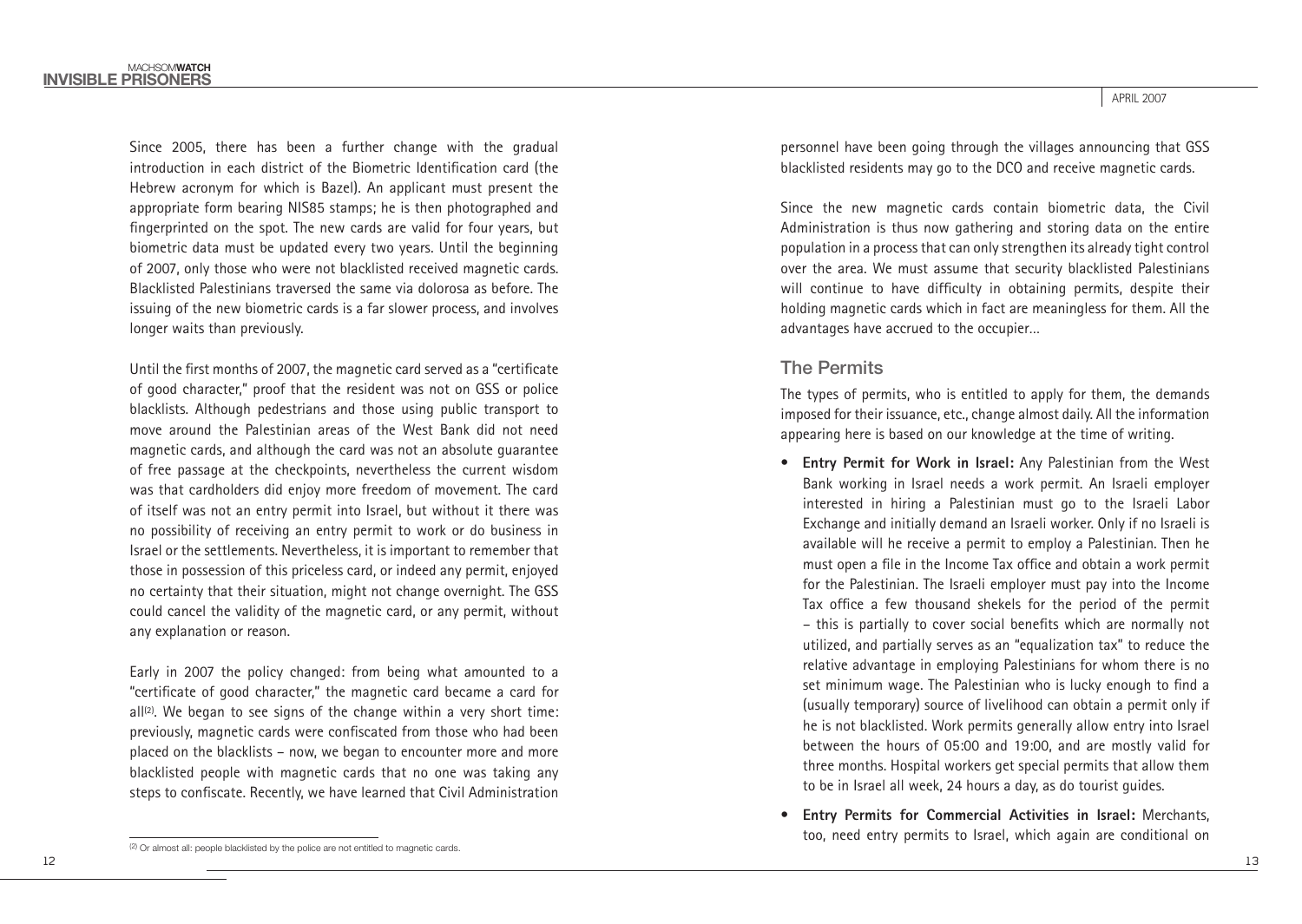possession of a magnetic card. Commercial permits allow entry from 05:00 to 22:00 and are issued for three months. A merchant used to be able to go to the DCO and request a permit. Today he can only receive such a permit through his local chamber of commerce. This body submits lists of merchants and receives permits accordingly. Recently, an additional requirement has been made: each merchant must provide both a letter from an Israeli merchant with whom he maintains contact, and delivery notes for the goods being traded.

- **Vehicular Permits for Movement Within the West Bank:** These are permits granted to a driver and a specific vehicle, which enable passage through the various internal checkpoints on the West Bank. Passage through these checkpoints has been restricted in recent years, and anyone wishing to travel has had to equip himor herself with a permit issued in respect of a specific vehicle. Owners of trucks without permits have been able to drive up to a checkpoint and transfer goods to another truck on the other side of the checkpoint by what is known as the back-to-back procedure. "Encirclement" restrictions have recently been cancelled in most West Bank districts, and those permits are now only needed in the Nablus area and the Jordan Valley. To obtain such a permit the vehicle owner must present himself at a DCO with an appropriate request form, an ID card, driver's license, vehicle license, vehicle insurance and, if the vehicle belongs to a company, a letter from that body. According to written responses we have received from the Office of the Legal Advisor, security blacklisting is not relevant to this permit. Nevertheless we have seen many cases refused for security reasons.
- **Permits to enter or remain in the Seam Zone:** The separation fence is not on the Green Line but rather a few kilometers to the east, cutting the contiguity of the Palestinian community, and trapping a number of Palestinian villages and lands inside an enclave known as the Seam Zone. To enter, leave or remain in the Seam Zone, Palestinian residents require various permits: agricultural,

employment, residence, etc. These can only be obtained by proving a link with the place, which entails considerable expense. A magnetic card is not required for these purposes. In previous years, the Civil Administration would grant agricultural permits to land owners and their family members. This year, the rules were changed: an agricultural permit is now only given to a person who presents documentation attesting to his ownership of the land; family members are given employment permits which are only granted if the application is backed by a request from the owner of the land. The change has caused considerable confusion and has been used to deny permits to many residents. This year, agricultural permits were given for periods of up to two years, and employment permits for a shorter time, varying from applicant to applicant.

- **Permits granted for personal reasons:** Such reasons include hospital tests and treatment, family visits, participation in seminars or studies, visits to Christian holy places, etc. In such cases, the permits are issued for a few days only, with people who are blacklisted finding it infinitely more difficult to obtain them. During the years when stringent vehicle movement restrictions applied, (as aforesaid these have only recently been removed from most of the West Bank), special permits were needed for both drivers and private vehicles traveling across the West Bank.
- **Permit for a partner to remain in Israel:** Such permits are granted to Palestinian residents who are in the process of "family reunification". The initial application is submitted through the Israel Ministry of the Interior, and the permit cannot be obtained if the Palestinian partner is on a security blacklist.

APRIL 2007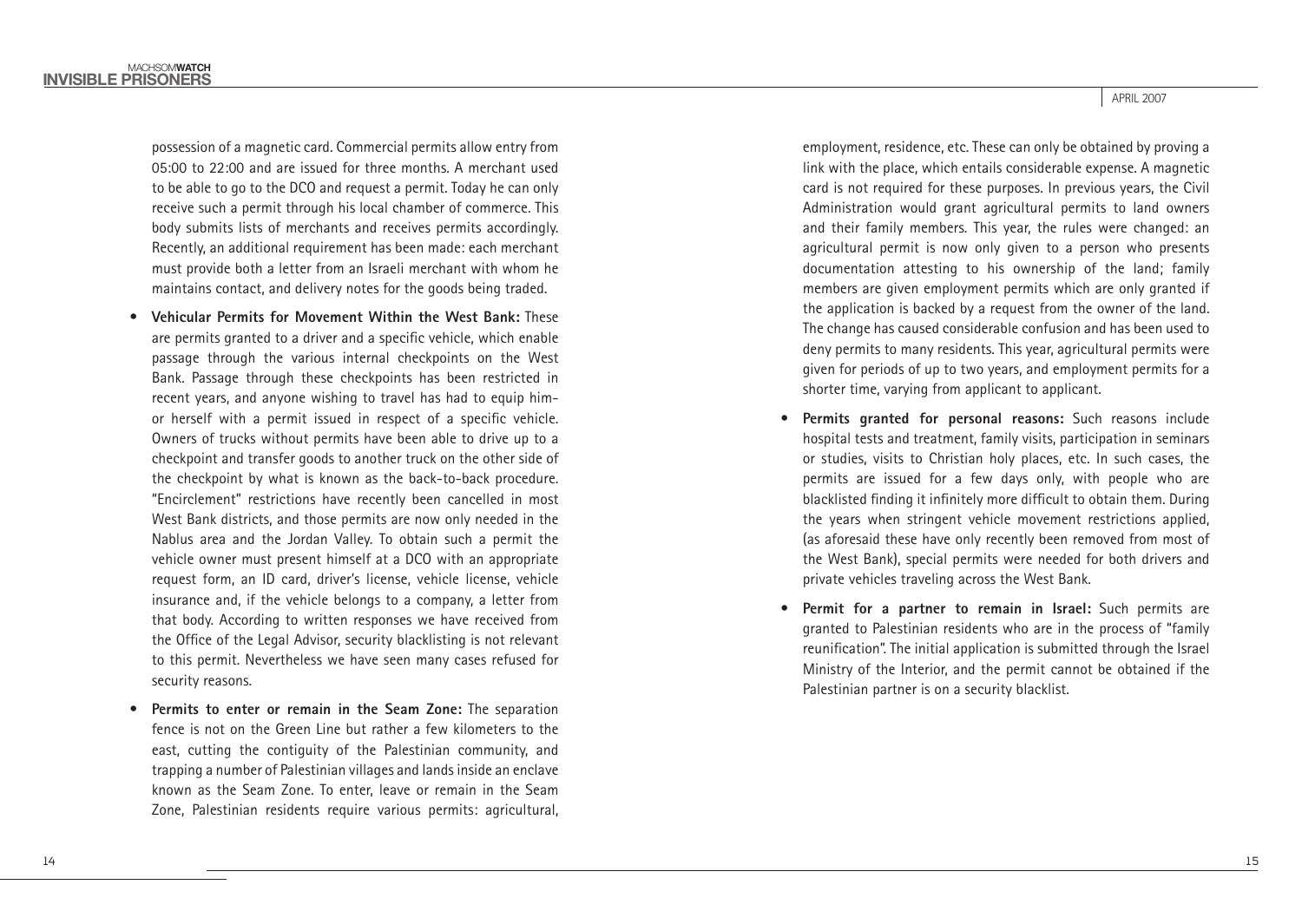## **The Blacklisted(3)**

The blacklisted come from all sections of the population: rich and poor alike; Christians and Muslims; young and old; men and women. The common denominator is that none of them knows why, when and how they became blacklisted. Below, we describe some of the cases whose appeals to the Office of the Legal Advisor we have handled.

## A Typical GSS Blacklisted Palestinian

The vast majority of "dangerous" GSS blacklisted people are poor, with large families and many young children. All that they want is to work in construction or agriculture in Israel, because there is no work in the Occupied Territories. They are not running away from the law nor are they in hiding. They come openly to Civil Administration offices to request magnetic cards: if they were indeed dangerous, they could be arrested there, facing the window grilles, caught inside the turnstiles. Nothing could be easier...

Most did have magnetic cards and permits in the 1990s, up to the outbreak of the second intifada in late 2000. Since then, the authorities have refused their applications to renew the cards. Most have never been in prison and have no idea why they are blacklisted. "What have I done," they ask us. "Let them tell me what I did... If I am dangerous, then why don't they put me in prison?" "I want to meet the GSS and show them that I haven't done anything. I have gone many times and asked to meet with them, and each time they say 'Go away! We're not interested in you.' They are not even prepared to question me."

In a few cases, those who asked us for help did have their permits and magnetic cards renewed even after 2000, but, in many cases, the issuance of the permits suddenly ceased and after a while renewal of

their magnetic cards was also halted on the grounds that they were GSS blacklisted. No explanations have been given to anybody. Everything has come as a sudden shock.

Among them are men who served prison sentences during the first intifada for throwing stones. But they were youths at the time and meanwhile they have become adults who have raised families, and who received cards and permits in the 1990s; but today they are GSS blacklisted. "It's because I was in prison," they tell us, adding: "but I was a child then! So many years have passed and today I have a family. I'm the father of children. I don't go in for nonsense."

The GSS blacklisting, which prevents these people from obtaining work permits, at the same time sentences them and their families to extreme economic hardship. In their desperation, they are willing to smuggle themselves into Israel without permits – not in order to blow themselves up as suicide bombers - but to work so that they can feed their children. And then they are hurt twice over: on the one hand, Israeli contractors exploit their helplessness, and on the other, they are caught time after time and arrested as "illegals". Below are just a few examples of the hundreds whom we have helped to appeal against their situation.

**A., 47, from Hebron, married with seven children, a building worker employed in Israel for more than ten years. He had a magnetic card until August 2003. "I went to Hebron DCO a number of times, but they do not want to accept my application for a magnetic card; they say that I am GSS blacklisted. I don't know why. I have done nothing to justify this. I have never been connected with any security problem," he wrote. He asked to have his name removed from the security blacklist so that he can earn a livelihood for his large family.**

The response from the Legal Advisor's Office: "This man's request to allow him entry into Israel has been examined by the security authorities (3) This section relates in its entirety to a period in which magnetic cards were available only to those who and, after considering all the relevant information, including classified

were not blacklisted for security or other reasons.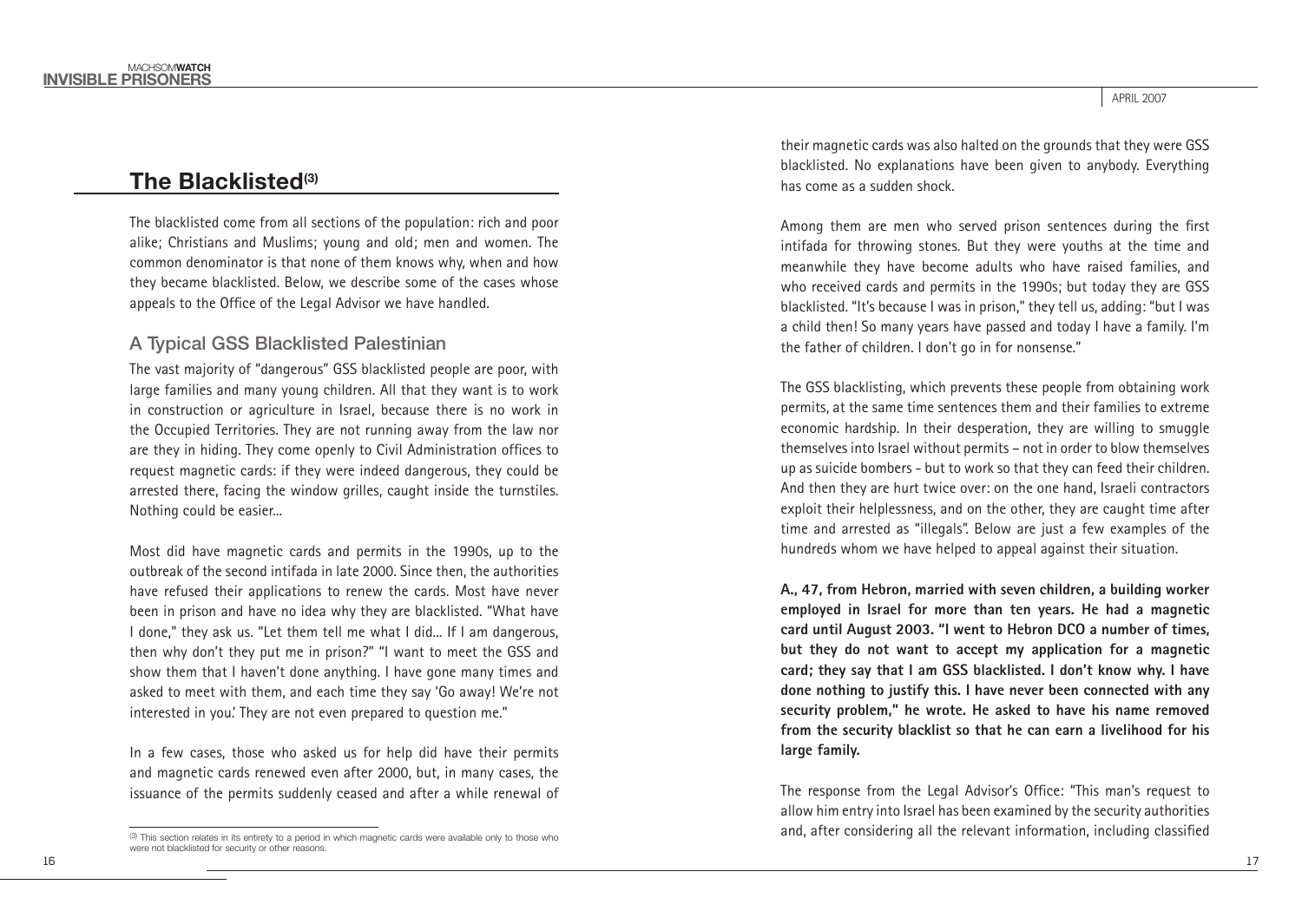intelligence, it is not possible, for security reasons, to permit him to enter Israel."

**M., 56, from Ubeidiya in Bethlehem District, married and the father of ten children, a building worker employed in Israel for more than ten years. He had a magnetic card and permits until 2000. "I never did anything to justify security blacklisting, and the only problem was linked to my trip to Saudi Arabia (Mecca) to pray. When I returned via the Allenby Bridge, there was some mess up in the lists and they thought that I had not gone out by that route. I was eight days in the Maale Ephraim lock-up, but then it became clear that a mistake had been made, and I was released," he wrote. He asked for removal of the security blacklisting to enable him to earn a living for his large family.**

The response: "This man's request to allow him entry into Israel has been examined by the security authorities and, after considering all the relevant information, including classified intelligence, it is not possible, for security reasons, to permit him to enter Israel."

**Y., 40, from Ubeidiya in Bethlehem District, married and the father of nine, a tile layer and general construction worker, employed for many years in Israel. "Up to (16 January) 2000 I had a magnetic card and entry and work permits for Maale Adumim and Jerusalem. From that date on, my card and permits have not been renewed, and I am unemployed. I simply do not know how I'm to manage to feed my children," he wrote. In 1987, aged 17, he was imprisoned for a week and afterwards released unconditionally. He has never had a security problem of any kind. He asked for removal of the security blacklisting to enable him to earn a living for his large family.** 

The response: "This man's request to allow him entry into Israel has been examined by the security authorities and, after considering all the

relevant information, including classified intelligence, it is not possible, for security reasons, to permit him to enter Israel."

**I., 44, from Yatta in Hebron District, father of seven children aged from two to 18, a construction worker, employed in Israel since 1980. He had work permits until the beginning of 2004, which the authorities have refused to renew since then. "Early in 2004 I made my way into Israel during a "closure", and they opened a file on me at Beit Shemesh Police Station. I went to an attorney who got the file closed. Following that they refused to give me permits on the grounds that I was GSS blacklisted, and a lawyer sent a letter for me to have the security blacklisting removed. They told him that they had a secret file on me. I do not know what I have done that they should open such a file. I am prepared to be interrogated by the GSS to prove my innocence," he wrote.**

I. also received the standard response. In practice, that answer was given in all the 866 cases that were examined and in which the blacklisting was not removed (see above). In two or three cases a little more information was given: the blacklisting was because of "hostile sabotage activity" or "membership in a terrorist organization."

Security blacklisting can be appealed once a year. All these people reappealed, through us, a year after the date on the rejection of their first appeal. All, without exception, received the same answer. Generally this is the fate of repeated submissions. Our impression is that many people have been condemned to be blacklisted for life.

Time and again, as we wrote the appeal letters for them, and even more so when we delivered the letters of rejection, they would ask us: "Why am I security blacklisted? I have done nothing wrong…"

For the most part, there is no real reason for the security blacklisting – not the throwing of stones in the past, nor anything in the present.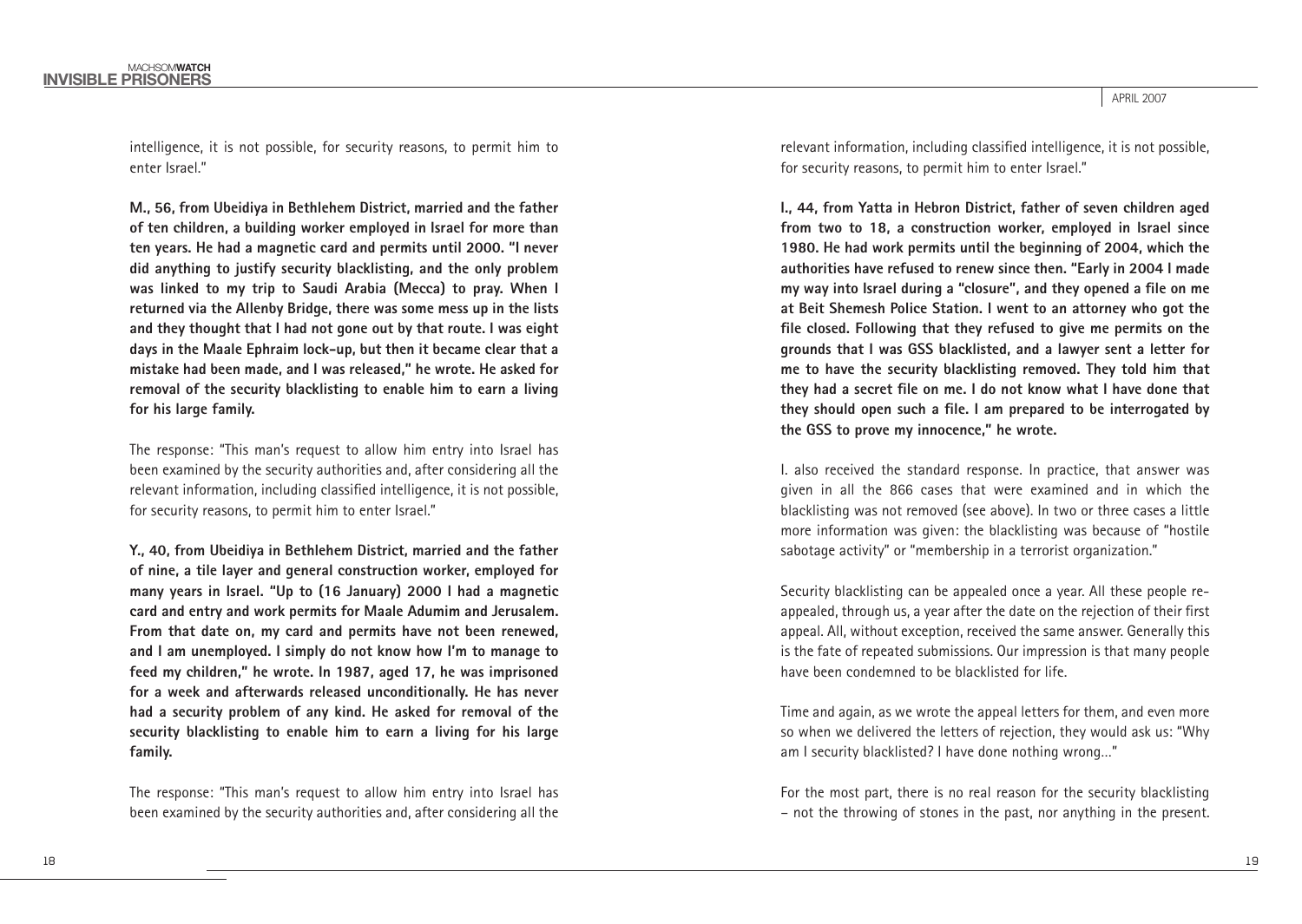It comes straight out of nowhere and solely to serve the policy of oppression and collective punishment meted out to the population of the Occupied Territories. The large number of people affected, and the fact that the blacklisting is removed from about a third of those on whose behalf we have appealed, all seem to point in that direction – and all the more so when we note that on appeal to the High Court there is a far greater chance of having the blacklisting lifted.

The GSS blacklisting also serves the quota policy for entry into Israel, which is dictated from above. Instead of the Civil Administration announcing that the quota is filled, tens of thousands of men are security blacklisted or, in the words of the Head of Population Registry in the West Bank Legal Advisor's Office: "In any case they're not going to get permits. So if there's even the slightest hint of doubt, they're blacklisted." And this from a senior lawyer in a legal unit that in effect serves the "system".

## Recruitment of Collaborators

Many Palestinians have told us that the GSS has tried to "persuade" them to collaborate. To put it in their words: the "captain" (as the Palestinians term GSS operatives) summons them to an interview, to which they are not obliged to come – but who will risk not appearing? Usually the interviewees wait many hours before the "captain" deigns to receive them. Often, their ID cards, taken from them on arrival, are given back and they are told either to return the next day, or not to return at all. When the interviewee is finally admitted to the "captain's" presence, he is questioned briefly and then, very often, the "captain" asks him to work with him. If the Palestinian does not initially fully understand what is wanted of him, it eventually does become clear and frightening. "I have children, and all I want is to make a living…" he pleads, only to be told: "If you help me, I will help you." Or in other words, and all too clearly: "if you do not help me, you will never get a magnetic card or permit".

#### A few examples:

**A., 36, married and the father of four; he is a building worker, with no security or criminal record, yet he has never been granted a magnetic card. Fifteen years ago, he was approached by a GSS "captain" to collaborate. He was then only 20, and he signed a piece of paper without even knowing what it said. Immediately after that interview, he had second thoughts and went back on his agreement to work with the GSS. Since then, he has not been able to get a magnetic card. And even today he is still refused it.**

On appeal, he received the standard response: there is a secret file on him. A year later, he applied again: the secret file was still there. Another case of blacklisting for life…

**O., 41, lives in Jerusalem with his Jerusalem-born wife and four children He is in the middle of the family reunification process. For many years, O. worked as a mechanic in a textile mill in Beit Jalah. Up to 1996 he received entry permits for Israel. Now he cannot work because the authorities will not give him an entry permit. If he leaves his house, he will not be able to return. O. told us that he met with a GSS "captain" at the Etzion DCO. There were three people present. At the end of the meeting, after a number of different questions, the "captain" said to him: "I am prepared to help you, if you help me." At first O. did not understand what he was to do, but after some clarification he grasped that to get a magnetic card he must collaborate with the GSS. He refused the offer. At the end of the meeting he was told to sign a document in Hebrew, and then informed that the paper confirmed that he was forbidden forever to enter Israel.**

He did not dare to refuse to sign since he was alone with the three men He did not know that he was fully entitled to refuse to collaborate and that he had a right to refuse to sign a document that he could not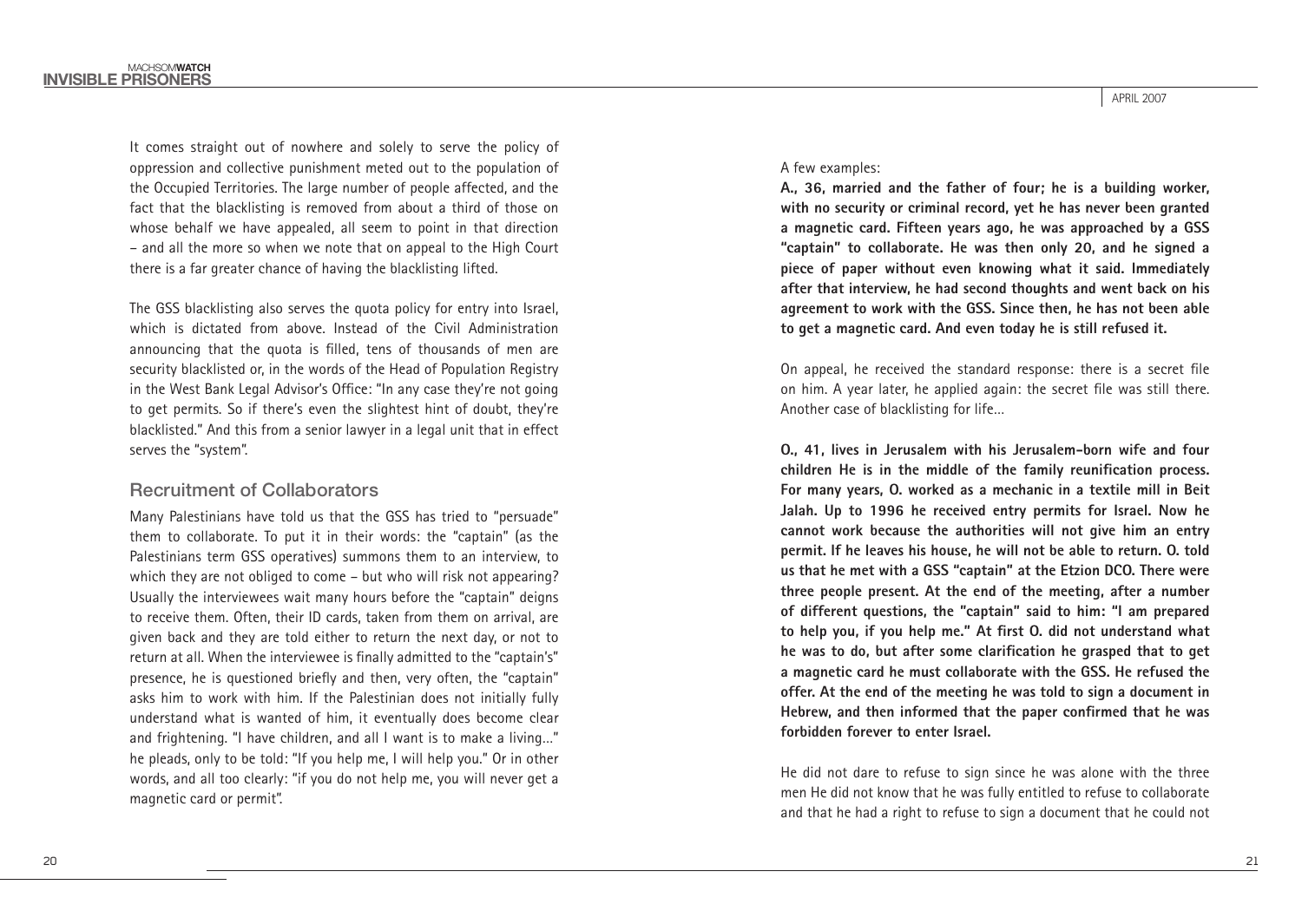understand. His appeal to the Office of the Legal Advisor met with the standard response as given above. A new appeal was recently submitted on his behalf.

Those whom the GSS has approached to be collaborators often do not want to note this fact in their appeal against security blacklisting, because they fear additional GSS retaliation. I., for example, told us what had happened to him, but would not agree to our mentioning it in appealing on his behalf.

**I., 35, married and the father of 12, worked until recently in the Etzion Bloc settlements. He had a magnetic card and a permit for his place of work. Suddenly he was refused renewal of the permit. He told us: "A few months ago, somebody from the GSS approached me to work with him. I refused, and he said he would make trouble for me. When I couldn't get my permit renewed, I looked for him to explain why I couldn't work with him. But he wouldn't meet me. I went several times, and waited for ages, but he refused to meet me. Maybe he's making trouble just as he promised."**

I. ,too, received the standard negative response to his appeal, and there was no change in the wording when his second appeal was refused a year later.

These GSS recruitment attempts, which seek to take advantage of the Palestinians' harsh situation, are very widespread, and thus the blacklisting policy serves the plan to turn large sections of the population into collaborators. The lot of the collaborator is truly unenviable: informing on neighbors, friends and even family imposes an unbearable burden and there is a strong chance of being discovered. To save their skins, collaborators have to flee for their lives, and hide for the rest of their days. On the other hand, a man who refuses to collaborate is likely to forfeit any chance of making a living and easing the economic distress of his entire family. The GSS has these unhappy people trapped.

They are faced with a terrible mental and economic dilemma and forced to choose between two options, each worse than the other -- when in fact all they want is to live quietly and earn an honest living. Of course, it is absolutely illegal to punish people under occupation who refuse to collaborate with the occupying power. But then, who ever checks the legality of GSS actions?

### **Merchants**

We have sent many appeals for merchants and other businessmen requesting removal of security blacklisting. Merchants need freedom of movement to be able to buy and sell goods. They usually need passes allowing them to travel freely within the West Bank in their own vehicles. Some businessmen also need permits to come into Israel to buy, and in some cases to sell, goods here.

Many of the merchants held magnetic cards and permits until 2002 or 2003. Since then, without rhyme or reason, their requests for permits have been refused. Denying them permits causes them heavy financial losses and may sometimes even lead to their businesses failing completely, since without exporting to, or importing from, Israel their businesses cannot survive. And even if a merchant or other businessman has no connections with Israel, there is little chance of his business surviving without him having an internal movement permit enabling him and his vehicle to drive through the checkpoints within the West Bank itself, even when movement restrictions are in force, and thus move freely between the various districts and cities.

What lies behind the policy of denying permits to the business community? Is the objective the destruction of the Palestinian economy? Or is it to compel the businessmen to collaborate?

**N., 53, from Beit Sahour, married and the father of three, owns a business that works only in West Bank cities. He writes: "When I ask**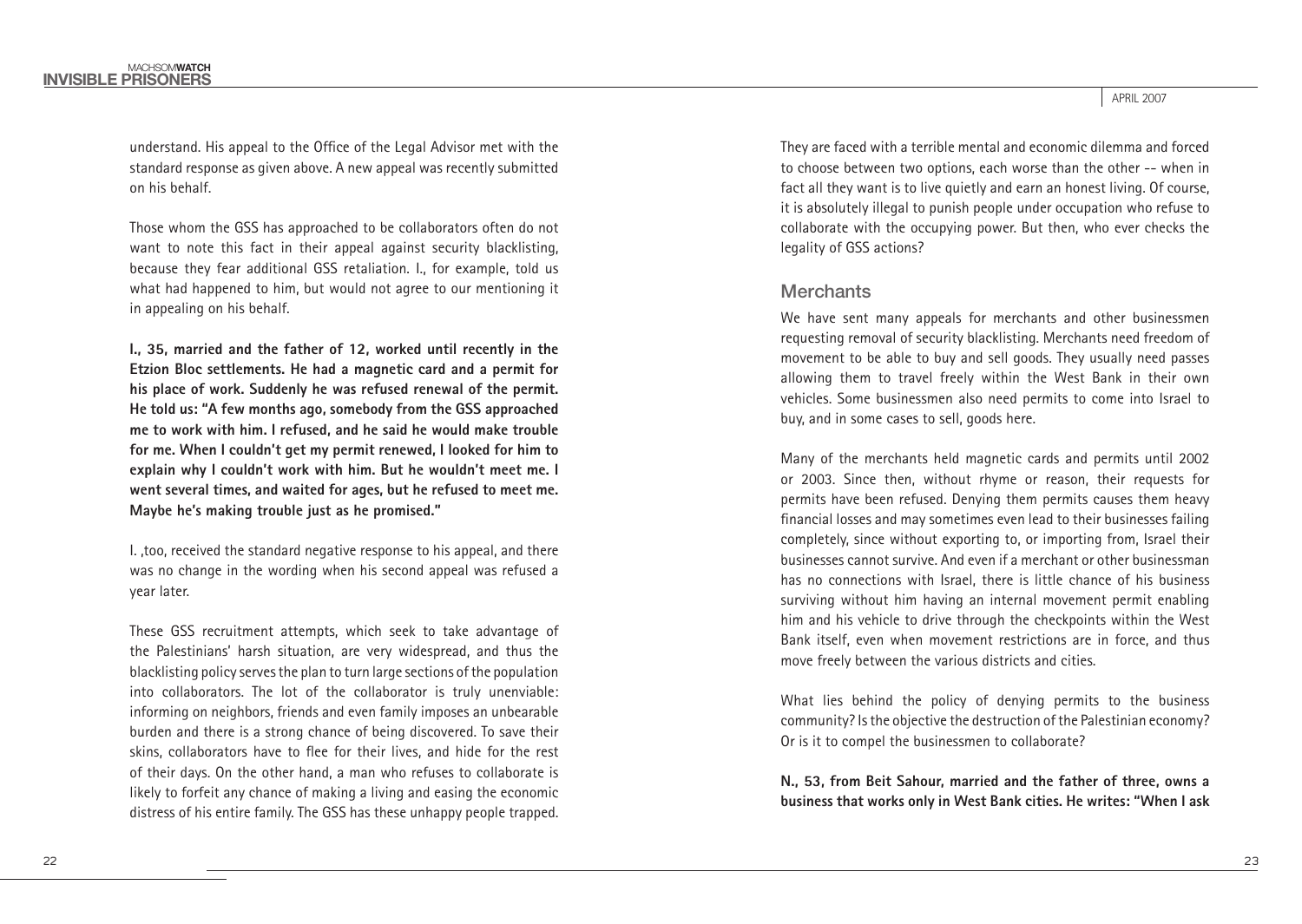**for a magnetic card, they tell me I don't need one. But, without the card, it's difficult for me to get through the checkpoints within the Territories. For example, one morning at around 08:00 I traveled by taxi in the direction of Ramallah in order to submit a pro forma quote. At Wadi Nar checkpoint, the taxi was stopped, the passengers were told to get out and I was sent back to Bethlehem after a delay of an hour and a half. As a result, I lost a year-long contract. People with magnetic cards were allowed through. I also need a permit to move around the West Bank in my own car." He did not know why he had been refused a card and a permit, he wrote. He had done nothing to justify it, and had no criminal or security record. In the light of that, he requested that he be removed from the security blacklist and issued with a card and permits.**

His appeal was successful, and he did receive a card and permits. So why was he ever denied a magnetic card? Why did he have to lose that year-long contract in Ramallah?

**M., 38, married, with five children, works with wood, specializing in pergolas and roofs. He has always worked with Israelis. When we met him, a year ago, he had a valid magnetic card, and a trader's permit. He told us that one morning, as he was going through the Bethlehem checkpoint, he was handed a summons to a meeting with the GSS in the Etzion DCO in the afternoon. He went to the meeting and the "captain", after asking him some questions, assured him that he had no problems, and added that if he ever did have trouble at a checkpoint, he could always phone him. Giving M. his phone number, the GSS man also added that he would want to meet M. again in Jerusalem. M. did not respond to this suggestion. The following day, he was not allowed through the Bethlehem checkpoint. He phoned the agent, and after half an hour he was let through. A few weeks later, M. again found himself barred at the checkpoint. This time, he did not phone, but simply gave up. A few days later he got a phone call from the "captain", who asked how** 

**he was and said he wanted to meet him in Jerusalem. A driver would be sent, the "captain" told him, and he would be brought to a secret apartment in the city, and no one would know anything about it. M. said he was not willing to meet him in Jerusalem but would be prepared to come for whatever interrogation was necessary at the Etzion DCO. The "captain" tried hard to persuade him, but M. would not give in. Since then, he has been blacklisted.**

Since refusing to collaborate with the GSS, he can no longer get a permit to work in Israel, and his business is going bankrupt. But who cares? The case was passed to the Association for Civil Rights in Israel (ACRI), which did not succeed in having the blacklisting lifted. M. is still blacklisted and his business is certainly suffering as a result. A new appeal was recently submitted on his behalf.

These examples clearly demonstrate just how people who refuse to collaborate find themselves blacklisted for "security" reasons. Had they agreed to the GSS "captain's" proposals, the alleged security danger that they pose would have promptly vanished.

## The "Potentials" – Men Who Do Not Meet Entry to Israel Criteria

The GSS defines certain groups in the population as potentially dangerous to Israel, and denies them permits on a completely indiscriminate basis. Men under 30 form one such group, and another group is composed of those aged 30 or more who have no children. These men, on principle, do not get permits to work in Israel. They can however work in the settlements, which means that the latter enjoy a supply of cheap manpower drawn from among those who have no other choice.

Appeals against GSS blacklisting of these young men who want to work in Israel are met with a long, complicated, standard response from the Legal Advisor's Office, the bottom line of which is: "the appellant does not meet the criteria for entry into Israel." Their applications are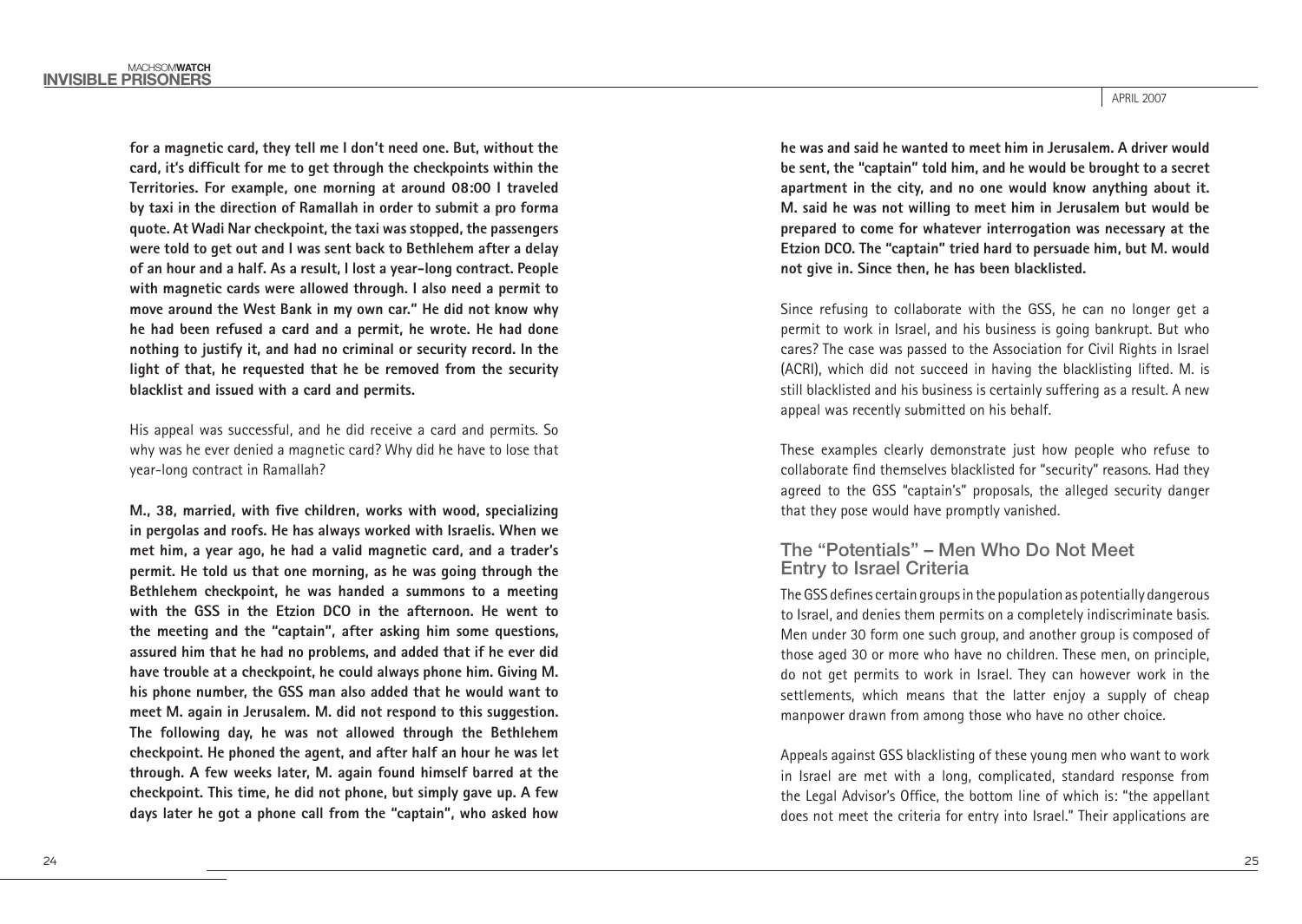not checked at all. The only way open to them to get their situation evaluated is to find a settler willing to employ them. A man who does not want to, or cannot, find a settlement employer, is not entitled to appeal his security blacklisting.

**M., 36, married and expecting his first child, is one such person who does not meet the criteria. He supports elderly, sick parents and brothers, some of them of school age. One brother is completely paralyzed as a result of a traffic accident. Since childhood M. has worked in a yeshiva, which is very satisfied with his work and wants him to continue. The head of the yeshiva has even given him a reference. He has no criminal or security record, and presents no security risk. He has, after all, been working in Israel for years.**

Because he has no children and therefore "does not meet the entry criteria" M. has no choice but to smuggle himself into Israel, and risk getting caught, otherwise his family goes hungry. Since people in this category may appeal every six months, we have filed a number of appeals for M. Meanwhile a son has been born and M. has hired a lawyer, but without success. He received the standard answer: "This man's request to allow him entry into Israel has been examined by the security authorities and, after considering all the relevant information, including classified intelligence, it is not possible, for security reasons, to permit him to enter Israel."

The case of F. is an example of the attempt to recruit collaborators from among the young men who "do not meet the criteria".

**F., 29, married and with two children, has an employer willing to give him work in Jerusalem, and the GSS is prepared to approve a magnetic card and the necessary permits, but only if he collaborates. He told us that sometimes, when he is detained at an internal checkpoint (Wadi Nar, for example), the "captain" has phoned to put pressure on him.**

His appeal, too, was met with the stock response that he "does not meet the criteria for entry into Israel".

Our conclusion from these testimonies is that the GSS deliberately denies permits to a relatively large population of young people in order to make it easier to recruit collaborators from among them. Moreover, if the prize to young collaborators is a magnetic card and an entry permit, despite their age, then such "benefits" must also be given to others, otherwise all the "privileged' will be identified as collaborators. To this end, the Civil Administration has an "Exceptions Committee" operated by an employment officer, which deals with special cases submitted to it by employers willing to give work in Israel to "people who do not meet the criteria."

## Permit Applications for Career Purposes

**I., 39, from Qalandiya Refugee Camp, is married and the father of five. Though he works full time and supports his children, he also studied Business Management at el-Quds University, and recently completed his Master's degree (when he approached us, he was writing his thesis). His academic degree, and the manner in which he has worked to his employer's complete satisfaction have gained him promotion, but to benefit from it he has to be able to go to Jerusalem. He had a magnetic card up to 2000, but when he requested an Israel entry permit enabling him to take up his new position, he was refused. I. has no criminal or security record. He does not know what he is accused of. He is a working man, supporting a family with many children. He has never in the past, or the present, done anything to threaten the security of the State of Israel. Clearly, without the permit he will lose the promotion for which he worked so hard. He appealed against the security blacklisting, but received the standard negative response.**

I. is simply a family man with ambition and ability, willing to invest effort to get on in life. The refusal to allow him to take up his recent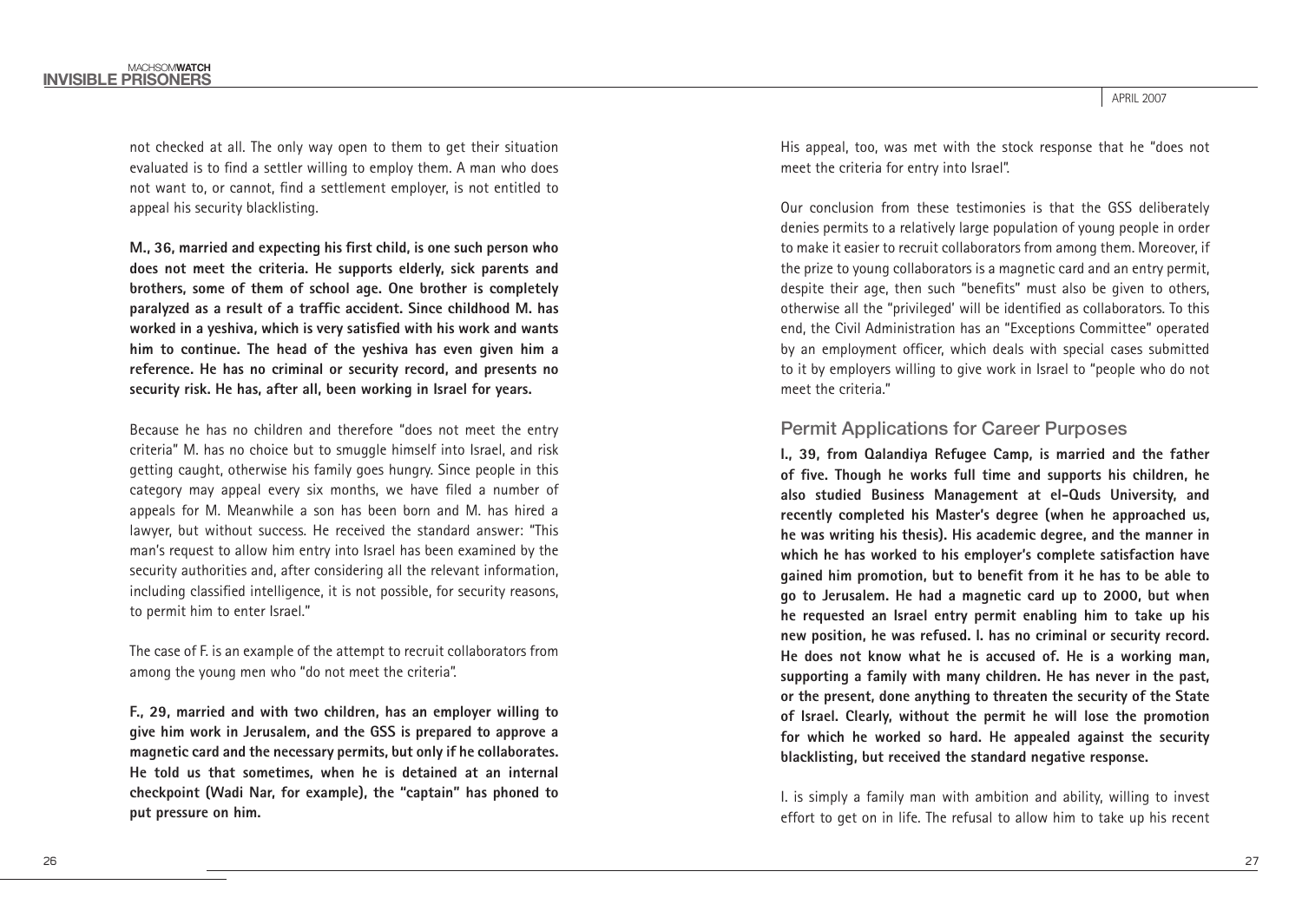promotion seems to us utterly incomprehensible. After all, he has worked for many years in one place of regular employment. It is not conceivable that he is "dangerous", and he will be even less of a danger if he's allowed to make progress. We therefore turned to (then) Knesset Member Yossi Sarid, who in turn contacted Ruth Bar, advisor to the Minister of Defense. Her answer was not positive, but she did tell us that I. might try again to appeal his situation at his local DCO, adding that the security authorities were prepared to reinvestigate. The appeal didn't succeed, but in a few days I. was called for an interview with the GSS. We were all so happy because, so we thought, this would give him the opportunity to prove his innocence. Instead, at the end of the meeting, the GSS "captain" said: "There is nothing against you, and if I do have anything against you I can arrest you easily enough, but my supervisors have instructed me not to clear your name in the near future."

A letter from a MachsomWatch member to the Legal Advisor, asked: "As the Legal Advisor for the West Bank, with the authority of the attorneygeneral regarding the civilian population living under occupation, can you put no limit on the arbitrary decisions of the GSS in relation to innocent people? How can an entire population be criminalized when they have done nothing wrong? How can it be that people are prevented from leading their own lives and that there is nobody to defend them? I ask you, please, to investigate I.'s case, and thus put an end to the harm being done by depriving this man of his basic right to earn a living and get on in life."

The response that we received was: "As an exception, the request for removal of blacklisting was examined for a second time, and it was found that the intelligence material does not permit compliance with this request." And thus the door was slammed shut on I.'s chances of professional advancement.

## Seam Zone Blacklists and other Refusals

The separation fence was erected, ostensibly, to ensure the security of the population of Israel. But, rather than place it on the Green Line, thereby allowing Palestinian farmers to exercise their rights of land ownership, it was decided to build the fence between the lands and the houses of the affected villages, a severe infringement of the basic rights of the residents. But at the same time, the government and the army authorities promised to facilitate access to their lands for those caught in the enclaves created by the fence: to this end, they undertook to ensure that the checkpoints ("gates") leading from the enclaves into the residents' lands would be open to permit the free movement of those affected.

But contrary to these announced intentions, the operation of the gates and the regime of permits do grievous harm to the residents. The army opens checkpoints twice a day for short periods and for somewhat longer periods during the olive harvest. These arrangements are far from adequate to the farmers' needs. The Civil Administration grants and refuses permits in an arbitrary manner as and when it wants, victimizes applicants by sending them backwards and forwards time and again, and generally wreaks havoc on their fundamental rights of property ownership. In 2004 ACRI petitioned the High Court against the permit system and the operating practices of the transit points to the Seam Zone (HCJ 639/04) – that petition is still pending.

Numerous categories of people are refused permits for the Seam Zone: 1. Landowners whose rights to ownership the army does not recognize – these people find that their title to the land has been negated or declared invalid after they have worked their plots for many years. When they come to ask for permits and even to renew their permits, they are informed that their property is not theirs, and their ownership of the land is null and void;

2. Tenant farmers, or those who have worked as hired hands for many years, suddenly find themselves without permits; if the owners live far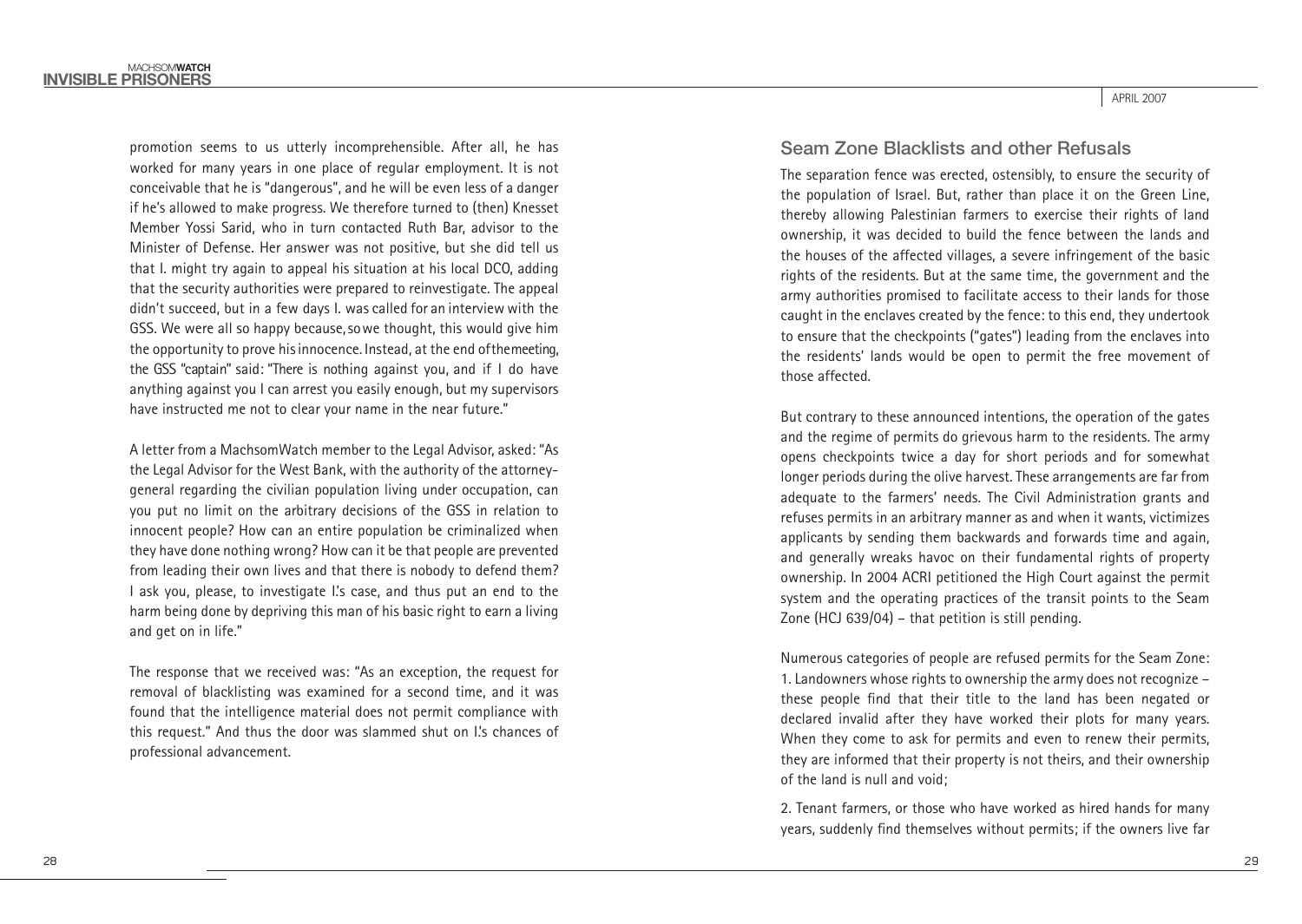away, and are unable to take care of their lands, after years of noncultivation they may be confiscated by the State;

3. Security blacklisted persons, including some who have refused to collaborate. Most of these blacklisted people are invited to "hearings" before special committees whose members are from the DCO, the GSS and the Legal Advisor's Office. The majority invited to those hearings do eventually get their permits.

MachsomWatch has sent countless individual appeals against the denial of entry to work lands in the Seam Zone. In addition, six letters were sent to the Head of the Civil Administration and to the West Bank Legal Advisor's Office, seeking entry permits for the Seam Zone on behalf of 335 residents, some of them GSS blacklisted. In one of the villages, we were told that some 40% more permits were received during the olive harvest this year than was the case last year. However, many did not receive permits, and some others could not get their permits renewed once the olive harvest was over, although the harvest is followed by a time when much other agricultural work must be done: pruning, plowing, fertilizing, etc., and when other crops, too, must be tended. Moreover, the two-year permit granted to a few residents (direct owners of the land) is for a gate that is closed almost all year long! And so the battle to allow all the residents who wish to reach their lands continues, so that they can cultivate fields and groves even after the olive picking season, and so that the gates remain open throughout the day and every day of the year.

Palestinian Partners of Israeli Citizens or Residents Among the blacklisted are many Palestinian husbands or wives of East Jerusalem residents or Israeli citizens. After receiving a letter from the Interior Ministry barring them from living in Israel, they move back to live in the West Bank, far from their families, in an endeavor to be free from exposure to persecution and arrest. The rest of the family remains in Israel, waiting for better times. The Palestinian partners almost automatically become GSS blacklisted, and are unable to receive entry permits for Israel, even for a day or two to visit their families. Some of

them have petitioned, through MachsomWatch, to have their security blacklisting removed so that they can eventually get a work or trading permit for Israel, and at least be able to provide a livelihood for their families.

## Other "Potentials" – Bereaved Families

Automatically blacklisted are Palestinians whose family members have been killed by the security forces – whether deliberately or by accident. Considered "potential avengers," they are virtually all GSS blacklisted. And thus they are punished twice over: they live with the sorrow of their bereavement, and are also barred from earning a decent living; they also experience difficulties in obtaining permits even for humanitarian reasons.

Some of these families belong to the Palestinian-Israeli Forum of Bereaved Families, which fosters peacemaking and coexistence. But that is of no importance to the GSS: the blacklisting of these people is all encompassing.

## The Christians

The Christians, a minority within a minority, fall between the stools. Though they are not considered potential risks, we have found to our surprise that many are GSS blacklisted. Some need magnetic cards and permits to enter Israel for work or commerce. Others want to go to Christian holy sites on festivals. For obscure reasons, always allegedly to do with "classified material", many have their applications refused without ever being told the nature of the suspicions against them. Very many of them, those who do not need work or commerce permits, have no chance of getting their blacklisting revoked since as a matter of course the Legal Advisor only checks appeals for people whom Israeli employers wish to hire, or who need commercial access to Israel.

Families set out during every festival to pray at the Holy Sepulchre and other sites in Jerusalem, while a blacklisted family member stays home, unable to exercise his right to freedom of worship and celebration with his family.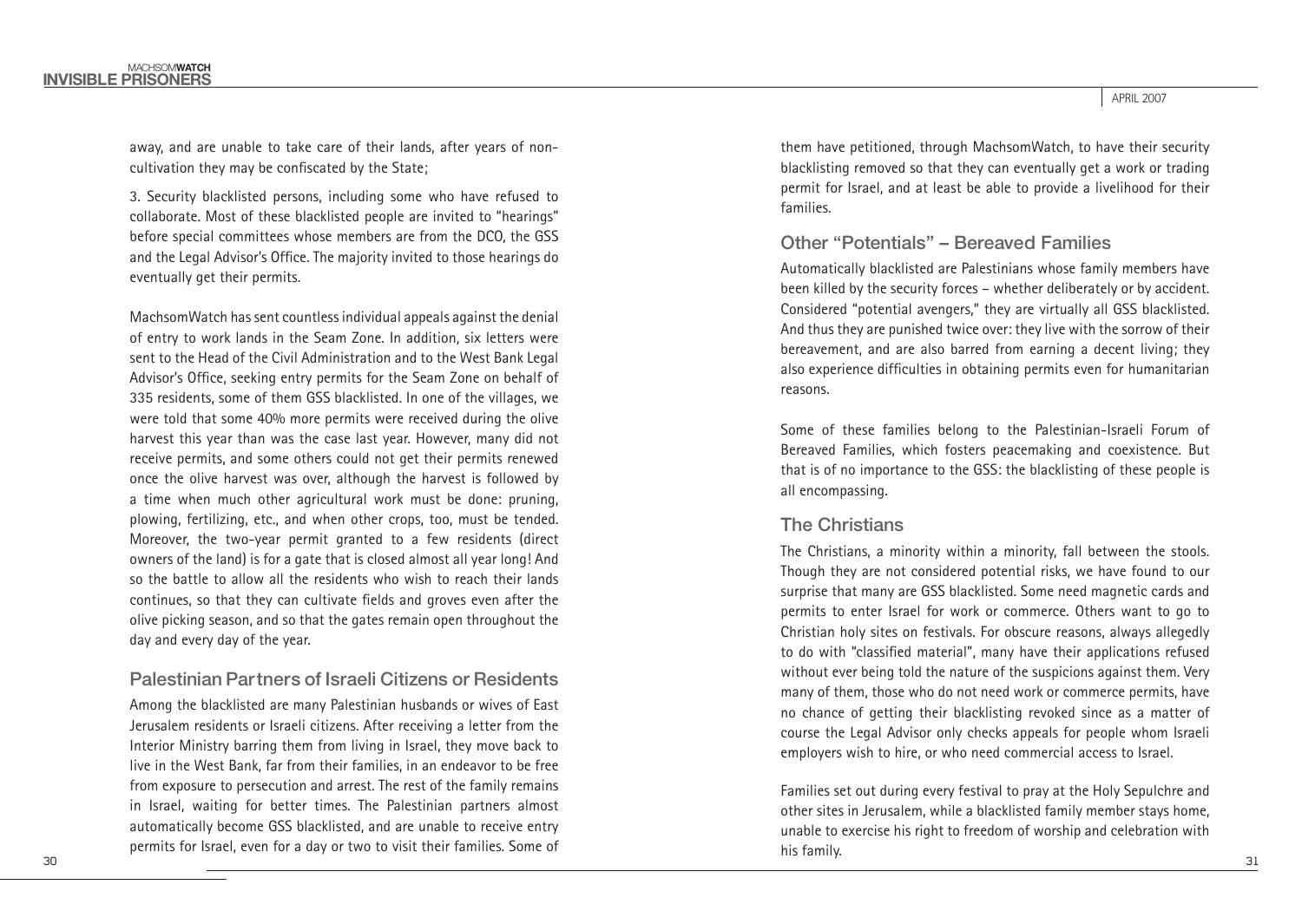On 2 April 2006, MachsomWatch approached the Legal Advisor's Office with a request that permits be issued to 62 GSS blacklisted Christians, to enable them to participate in Easter rites at the Holy Sepulchre in Jerusalem. In a reply dated 17 April 2006, we were told that the 62 Palestinians must submit individual requests to the DCO. The Public Relations Officer of the Coordinator of Activities in the Territories gave a similar response. However, the DCO refused to entertain the individual applications. We therefore made another approach to the Coordinator of Activities on 18 April 2006. But neither this initiative, nor approaches we made to other officials, led to the examination of the cases of these applicants, or to the issue of the requested permits. An additional response from the Legal Advisor, dated 31 May 2006, stated: "Our office does not deal with prevention of entry into Israel where the application is made for religious reasons. To get these applications dealt with you must refer your clients to the DCOs nearest to their places of residence. This ends our involvement in this matter."

This is a typical "Catch 22" situation: requests routed through religious institutions are rejected on the grounds that the applicants are "security blacklisted"; the DCO refuses to accept individual applications; the Legal Advisor, responsible for examining the legality of the GSS activities in the West Bank, refuses to examine their case, while repeatedly referring them to a body that in turn refuses to entertain their applications. The result is – the continuing, and apparently perpetual, arbitrary negation of the right to freedom of worship and access to the Holy Places. And this despite the fact that freedom of worship is one of the occupied population's fundamental rights.

On 7 November 2006, MachsomWatch wrote to the Head of the Civil Administration and the West Bank Legal Advisor, with copies to various bodies, requesting permits for 134 GSS blacklisted Christians<sup>(4)</sup>, to allow them to participate in Christmas celebrations at the Holy Places in



**Pleading** Huwwara DCO (Nablus), December 2003 Photo: Esti Tsal

<sup>(4)</sup> The original letter was sent on behalf of 110 residents, but in the weeks before the festival more names were added, resulting in a list of 134 residents.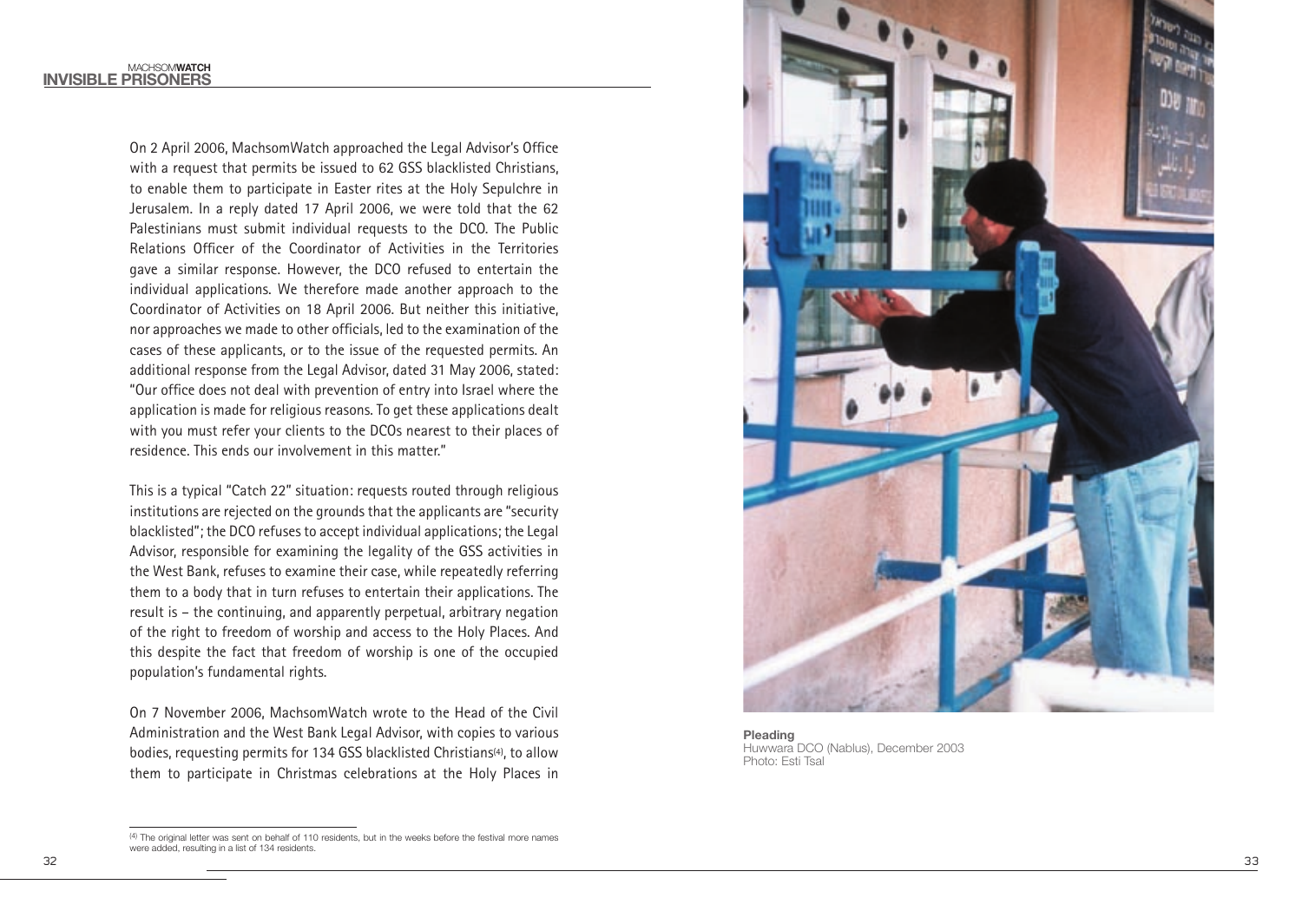

**The face of the occupation: garbage and dirt** The former Etzion DCO (Bethlehem), 2004 Photo: Neta Efroni





**Waiting for cards and permits** The former Etzion DCO (Bethlehem), 2004 Photo: Neta Efroni

**In "the cage"** Hebron DCO, May 2006 Photo: Neta Efroni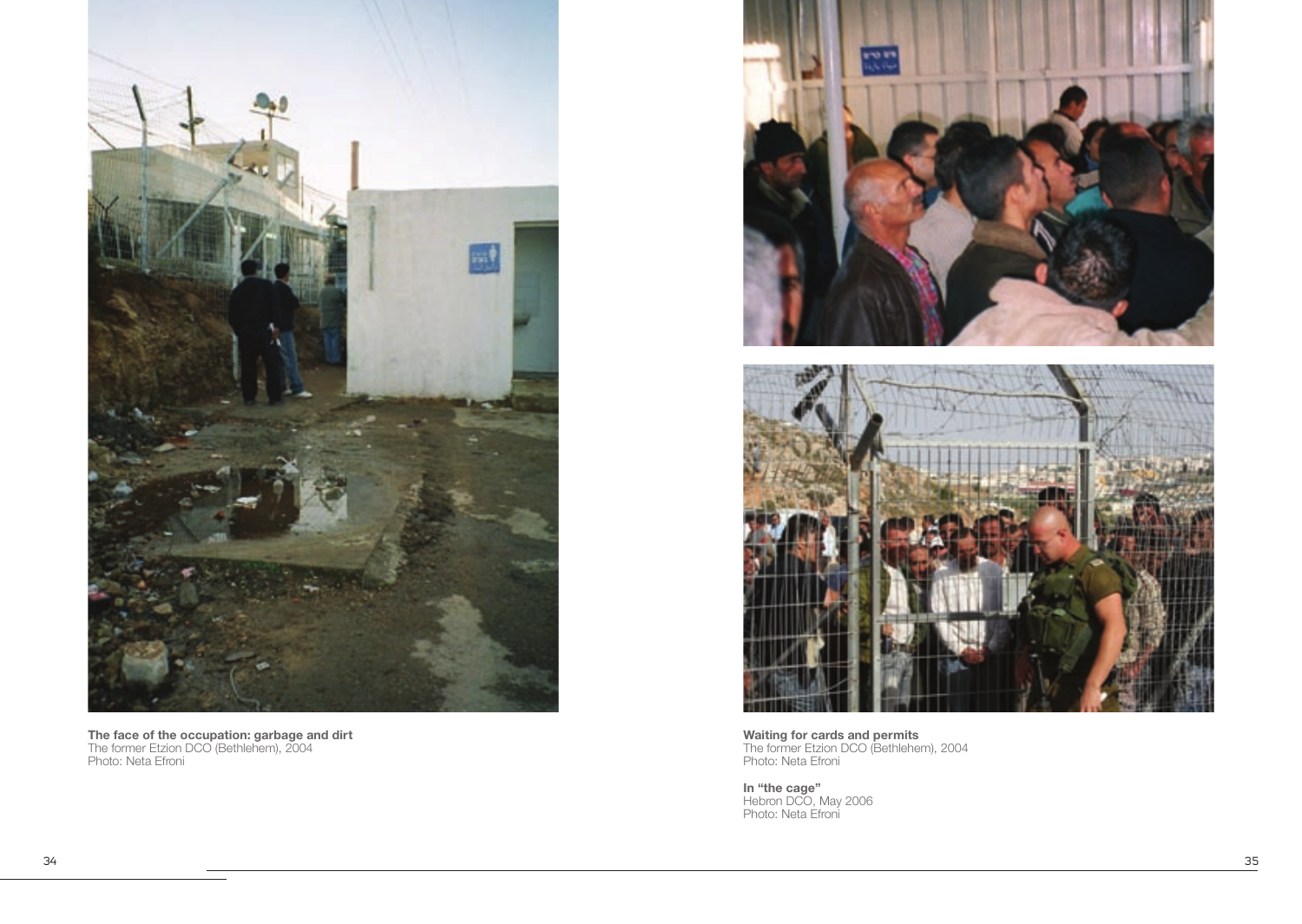



**Morning, farmers en route to their land, now cut off by the separation fence** Checkpoint ("agricultural gate") in the separation fence Anin, Jenin district, March 2007 Photo: Neta Efroni

#### **The gates are closed, the farmers can wait**

Checkpoint ("agricultural gate") in the separation fence Anin, Jenin district, March 2007 Photo: Anna Vider



**Olive harvest high season; Gate 22 opens: from 06:00 to 07:00, from 12:00 to 13:00, and from 16:00 to 17:00** Checkpoint ("agricultural gate") in the separation fence Photo: Neta Efroni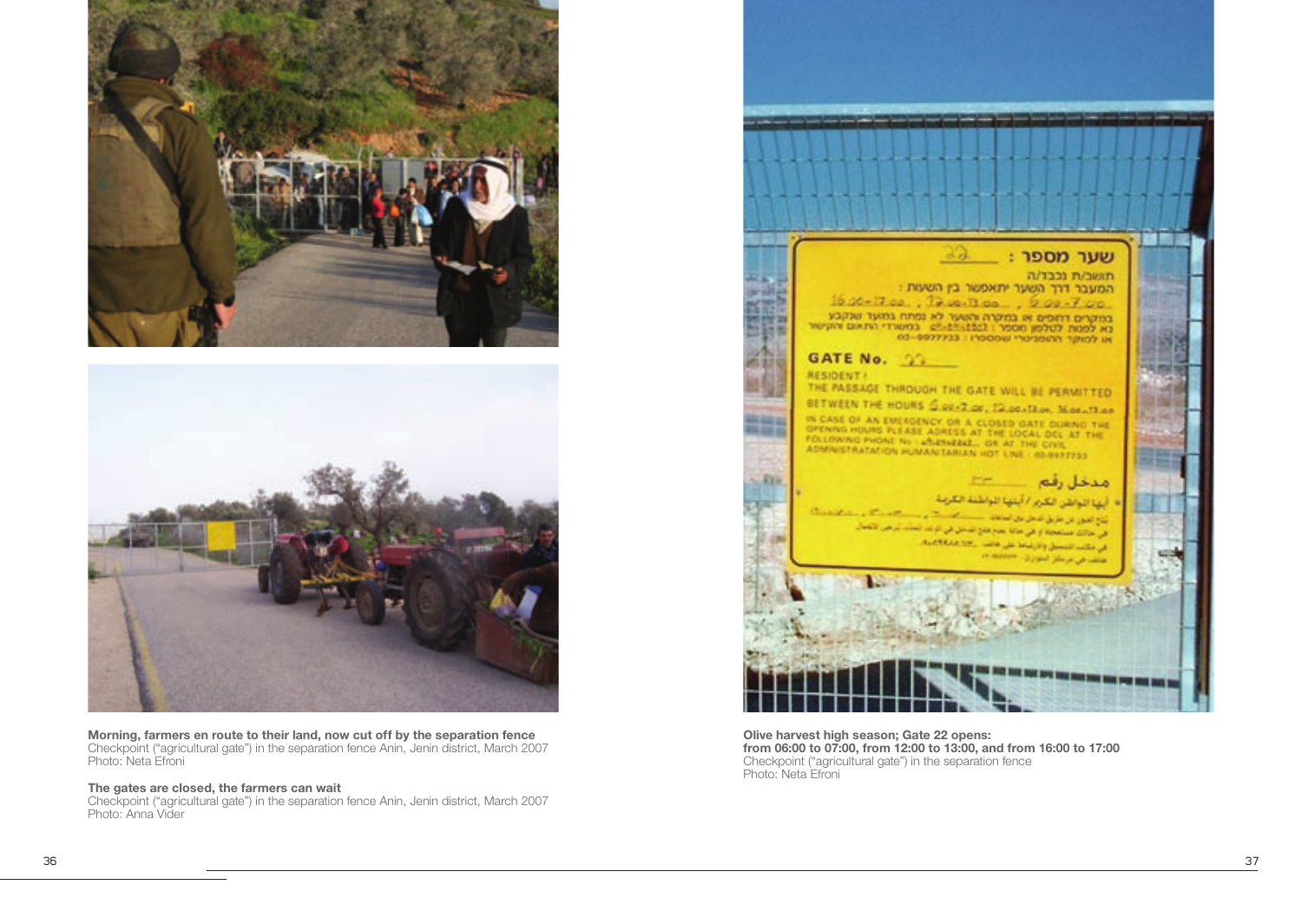



**Detainees: handcuffs and blindfolds compound the humiliation** Beit Iba (Nablus) Checkpoint, April 2006 Photo: Hanna Kasher

**Detainees. It is "legal" to hold people for three hours for no reason at all** Shiukh Junction (Hebron), June 2005 Photo: Hagit Back



**A handcuffed and blindfolded detainee** Huwwara South Checkpoint, 25.4.2004 Photo: Esti Tsal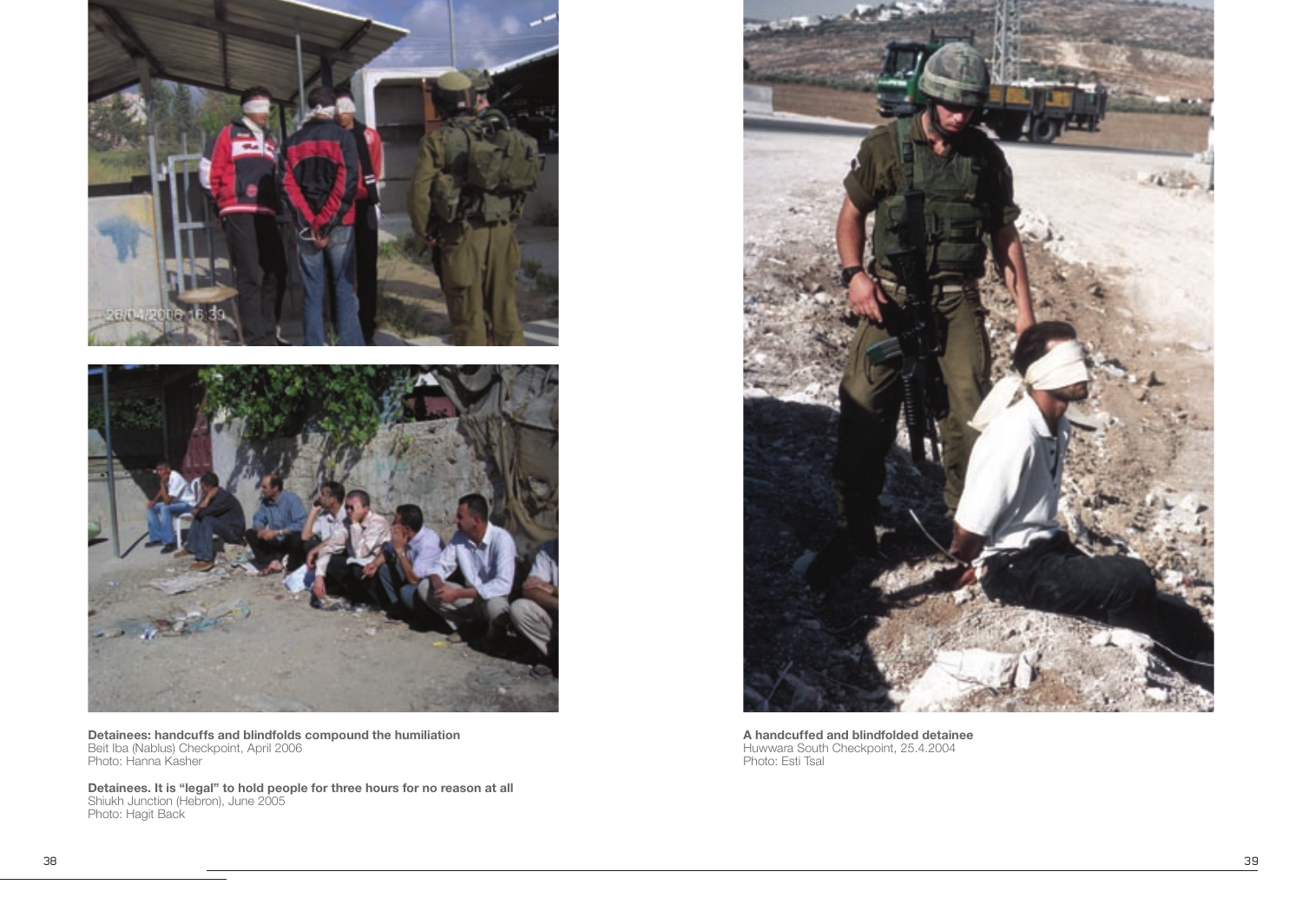

**A detainee locked up** Huwwara North Checkpoint, 2005 Photo: Esti Tsal

#### APRIL 2007

Jerusalem. Letters were sent to the various churches on the assumption that they knew the residents and could recommend them. Eventually, the security blacklisting was removed for 51 people (38% of the total), and they received permits to stay in Israel from 31 December to 20 January. Permits valid for five days, from 05:00 to 19:00, were also given to 54 residents (40% of the total), even though their blacklisting was not lifted. This was an easement and brought great joy to many families who for years had not celebrated together in the Jerusalem holy places. And it proved that things could be different...

On 7 March 2007 we sent similar letters to a similar list of officials, as well as to the churches, on behalf of 181 blacklisted Christian residents<sup>(5)</sup> requesting permits for Easter. This letter remained unanswered and, to the best of our knowledge, no permits were forthcoming even to those who did receive them at Christmas despite their being blacklisted.

### The Sick

A GSS blacklisted Palestinian had better be healthy! High level Palestinian health centers dealing with such specialist areas as oncology and organ transplants, are located in East Jerusalem at the El-Mukassed, Augusta Victoria and Saint Joseph's hospitals and, for ophthalmology, at the Saint John Eye Hospital. These hospitals deal with severe medical cases from the entire West Bank. But to reach them, patients must have entry permits for Israel. Permits are indeed issued for humanitarian reasons, but if the patient is GSS blacklisted, he will go through much torment before he receives the sought after permit, if, indeed, he ever receives it.

In the years that we have been carrying out observations at the DCOs, we have met many sick people seeking permits allowing them to go for treatment at East Jerusalem hospitals. Requests for such permits, and a hospital appointment must be accompanied by medical documents giving all details of the patient's sickness. GSS blacklisted people are often denied the desired permit, despite having undergone the

*<sup>¥∞</sup> ¥±* (5) The original letter was sent on behalf of 167 residents, but in the weeks before the festival more names were added, resulting in a list of 181 residents.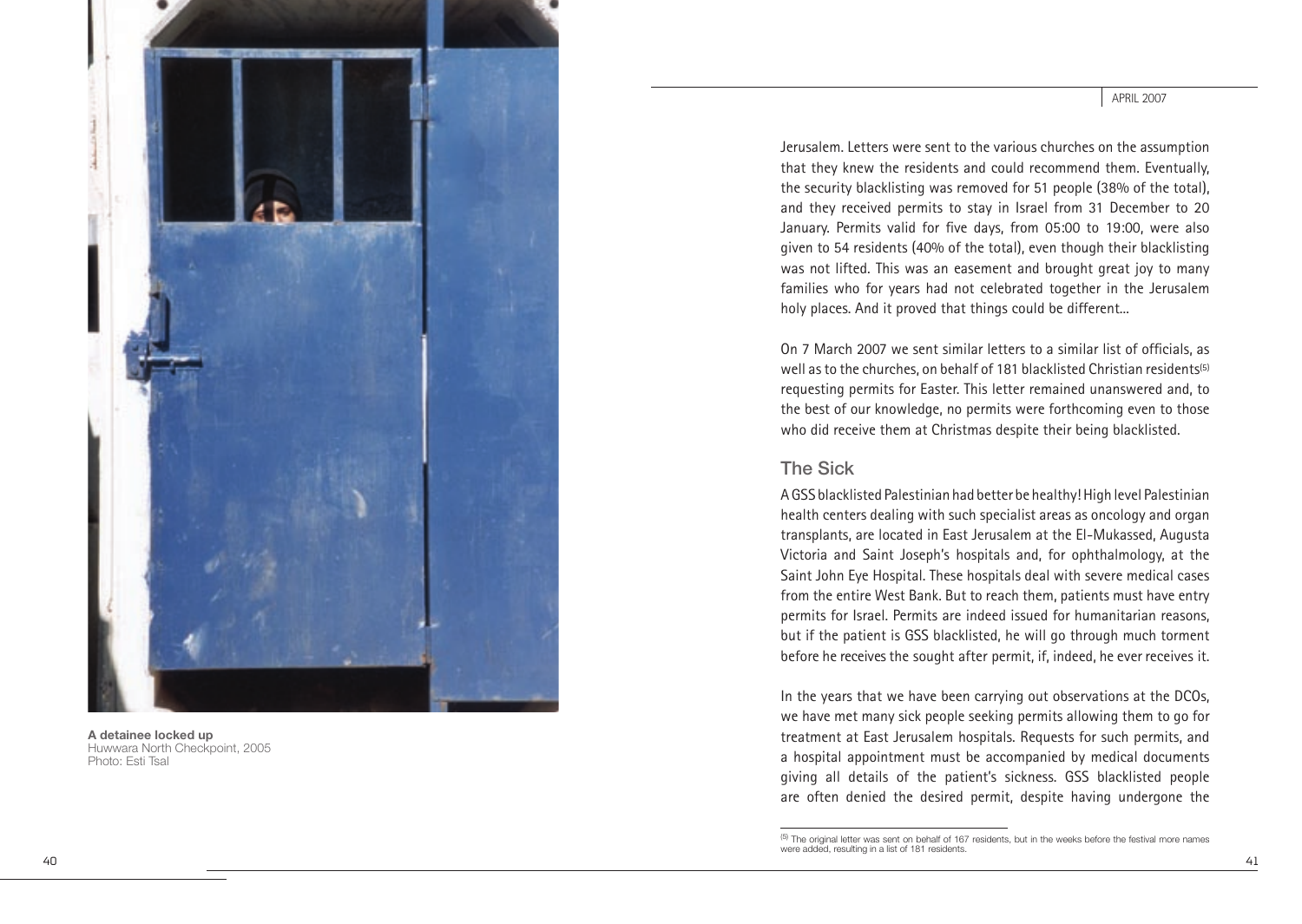#### APRIL 2007

humiliation involved in showing their medical files to a soldier at the grille in the DCO.

Some approach us, and we turn to Dalia Bassa, the IDF Health Coordinator in the West Bank, to the West Bank Legal Advisor, the IDF Humanitarian Centre and to Knesset members. In the best of cases, the patient will receive a one-time entry permit, but even this involves humiliation and considerable suffering. Even if such a blacklisted patient does get a permit, the blacklisting itself is not reviewed. Thus, if a further hospital visit is needed, the patient will have to go through the same humiliation and torment again, and perhaps many more times. If the patient is not blacklisted, in many cases the person who might naturally accompany him or her to hospital is on the blacklist. Often, a sick woman referred for an operation or complex treatment (dialysis, radiation) has to ask one of her sons to accompany her, since her husband is GSS blacklisted and no one is about to lift the blacklisting to allow him to help his spouse.

**H., 44, a Christian from Bethlehem, and the oldest son in his family, applied for a permit to accompany his paralyzed father for a risky spinal cord operation in an East Jerusalem hospital. He wanted a permit that would give him the possibility of remaining with his father during the critical period of his hospital stay. But H. was GSS blacklisted and the security authorities could not be persuaded that he was not dangerous, and that it was essential that he accompany his father, in order to take any emergency decisions that might arise. All his pleas were to no avail. A much younger brother accompanied the father. Two weeks later, H.'s security blacklisting was lifted for commercial purposes.**

In our discussions of this case with the Legal Advisor's Office, we were told that the aged and paralyzed father should be thankful that he had been allowed to have the operation in a hospital "in Israel." In other words, granting the sick of the West Bank the right to receive treatment in Palestinian hospitals, operated by Palestinian doctors and staff, built by Palestinian entities, and funded by Palestinian patients, is nothing other than a gracious act of charity bestowed by the State of Israel! And this we heard from a senior lawyer in the Legal Advisor's Office...

**S., 60, the Christian principal of a school, requested a permit to enter Israel for medical treatment in an East Jerusalem hospital. He received the permit solely thanks to the MachsomWatch women who happened to be in the DCO at the time. Since he needs to go to the hospital every three months, he has therefore asked for his name to be removed from the GSS blacklist. After all, next time there may not be any MachsomWatch women around.**

The response that S. received was that the Legal Advisor's Office deals only with specific cases: in other words, only if a permit is denied for a specific visit can he appeal to the Legal Advisor with regard to that particular hospital visit. Since the problem always arises at the last moment before the next scheduled visit, for reasons beyond the patient's control -- long lines at the DCO, closures, the hospital's setting too close a date, and so on – the application would reach the Legal Advisor's Office after the date had passed.

Finally, as an exception, after an additional appeal and more debate with soldiers serving in the Legal Advisor's Office, S.'s security blacklisting was lifted and he can now receive permits for his three-monthly hospital visits without the intervention of MachsomWatch women.

Here we must emphasize that if a person has been GSS blacklisted by mistake, and he is asking for the permit solely to visit an East Jerusalem hospital, he is still likely to remain GSS blacklisted for life, since there is no possibility of appeal.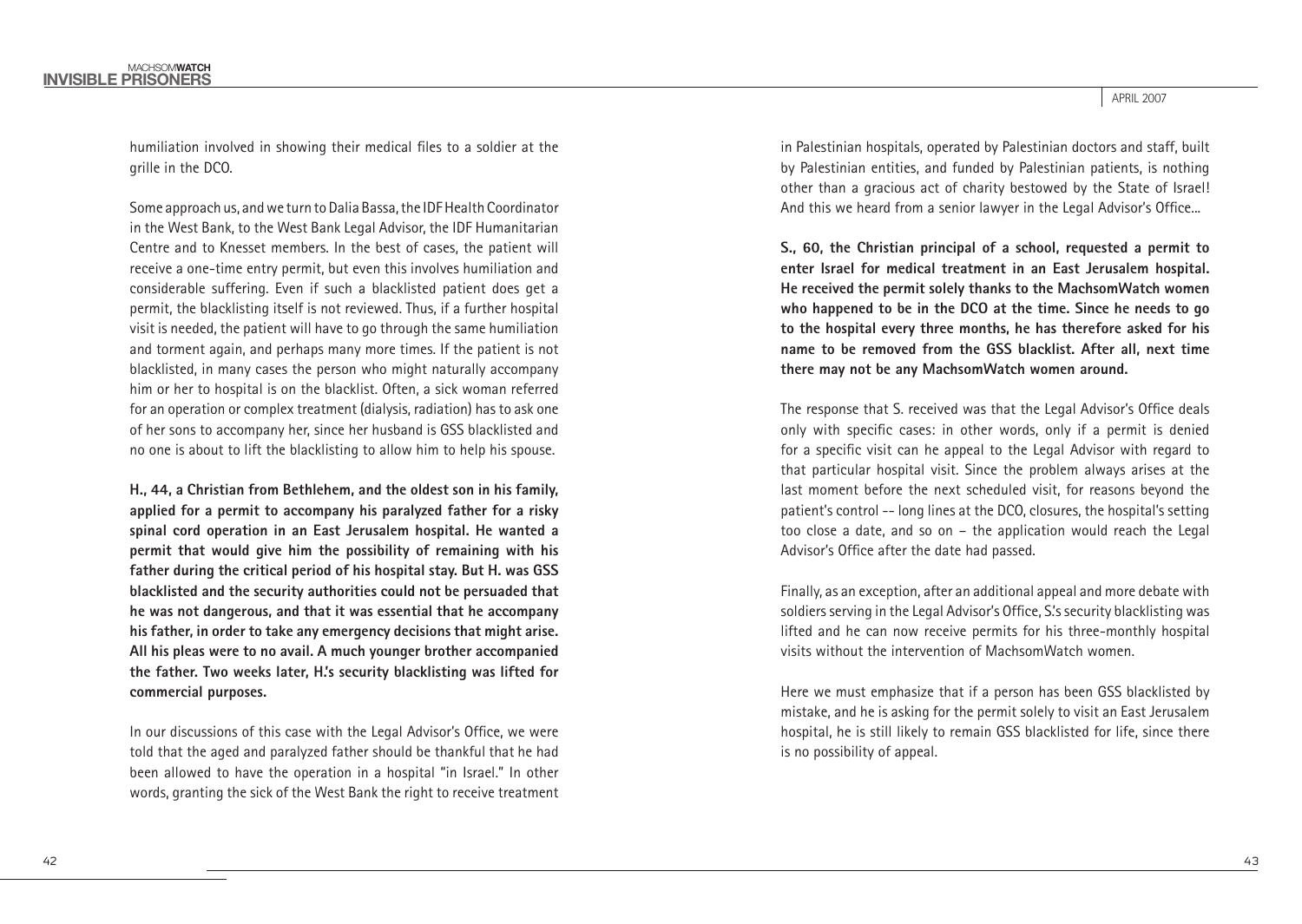Without permits for medical treatment, some of those who need it will eventually reach the hospital "illegally" to get their treatment. Others, mostly the disabled, have to forego the medical help they need.

## **Individual Supreme Court Petitions**

A GSS blacklisted Palestinian who is told by the Legal Advisor that "it is not possible, for security reasons, to permit him to enter Israel" can petition the High Court. But this is very costly and, for the most part, the average Palestinian cannot finance such an appeal. Recently, MachsomWatch has arrived at an agreement with a lawyer on lowered fees, but this project has only just started, and it is too early to report results. But it should be noted that the lawyer's ability to defend a blacklisted client is extremely limited, for she has no access to the "classified material" referred to in the authorities' rejection of the appeal to lift the blacklisting. How can a client be defended if the offences of which he is accused are not known? If the source of the blacklisting is not evident, there is no possibility of bringing witnesses. Nevertheless, in the experience of various human rights organizations, petitions to the High Court for the removal of GSS blacklisting succeed in from 60 to 70% of cases.

## **In Conclusion**

From contact with people whose difficulties we deal with, we have the distinct impression that the State of Israel makes far too cynical a use of GSS blacklisting as a powerful weapon against the entire Palestinian people, and not only against those who truly endanger its security. We are forced to conclude that security blacklisting plays an integral and deliberate role in the Occupation's policy of keeping the Palestinian population at a standard of living that is not death, yet not life - without hope, without higher education, without proper schools, without any economic infrastructure - browbeaten, starved, alienated and ultimately rotting away.

The fact that the blacklisting was removed in a third of our applications, without the need for any other process, leads us to conclude that the people for whom we acted should never have been on the blacklist in the first place, even by the mysterious criteria of the GSS. Their blacklisting was purely arbitrary. If we can extrapolate from the sample with which we have dealt, at least 60,000 of the 180,000 on the GSS blacklist were put there without any real reason. In other words, GSS blacklisted Palestinians are, in large part, innocent people who present no danger. They are the victims of collective punishment meted out in a complex scheme of oppression which is typical of tyrannical regimes elsewhere in the world. How did it happen that the Jewish nation, itself the eternal victim of persecution for generation upon generation, dreamt up and created such a dismal reality in the back yard of its own state?

The Israeli public has sunk into indifference over what happens in the territories, and, to salve its conscience, it accepts the dictates of the GSS unquestioningly. Whatever the GSS determines is deemed sacrosanct and beyond all appeal. However, this terrible silence in the face of oppression and distress imposed by the GSS on tens of thousands of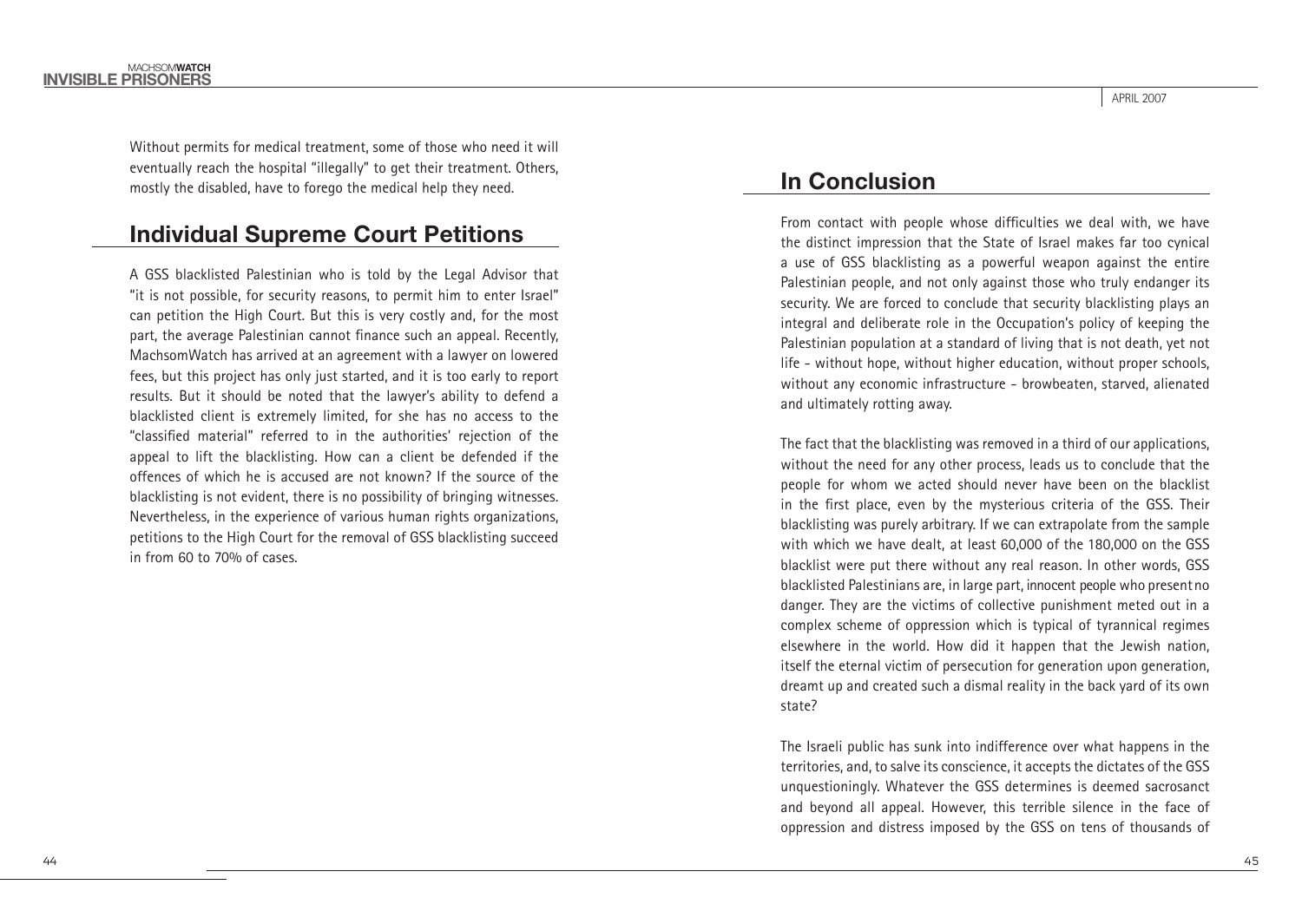APRIL 2007

people, makes all of us partners in the crime. Further, the absence of any public control, particularly by the Israel legislature, over this giant octopus-like GSS whose activities are shrouded in darkness, threatens to strike deep at the State of Israel's democratic basis.

Where is the judiciary which is supposed to put a brake on the arbitrary rulings of the GSS? It acts in practice to plaster over and complete the trampling down of the human rights of helpless Palestinians. It is not difficult to arrive at the conclusion that there is no chance of invoking the aid of the Legal Advisor's Office, or even of the Supreme Court (for those who have the means to aim that high) in an endeavor to preserve the basic rights that the GSS confiscates from so many people.

Undoubtedly, the desirable and appropriate solution to the situation presented in this report is to bring about an end to the Occupation, with the signing of treaties of peace and reconciliation between the two nations. The government's policy towards the Palestinians must change if we indeed hunger for peace. But before that peace can be achieved, the State of Israel must behave in accordance with international law, and permit the Palestinians to live in dignity, to work and earn a living. Limits must be placed on the GSS's unsupervised and unassailable control of the Occupied Territories, and its assumption of sovereignty there in place of the appropriate Israeli authorities. We, as citizens of Israel, must have a special interest in this.

We hope that this exposure of the system of subjugation imposed by the GSS will contribute to convince the Israeli public that the time has come to put an immediate stop to the oppression of the Palestinian population of the Occupied Territories.